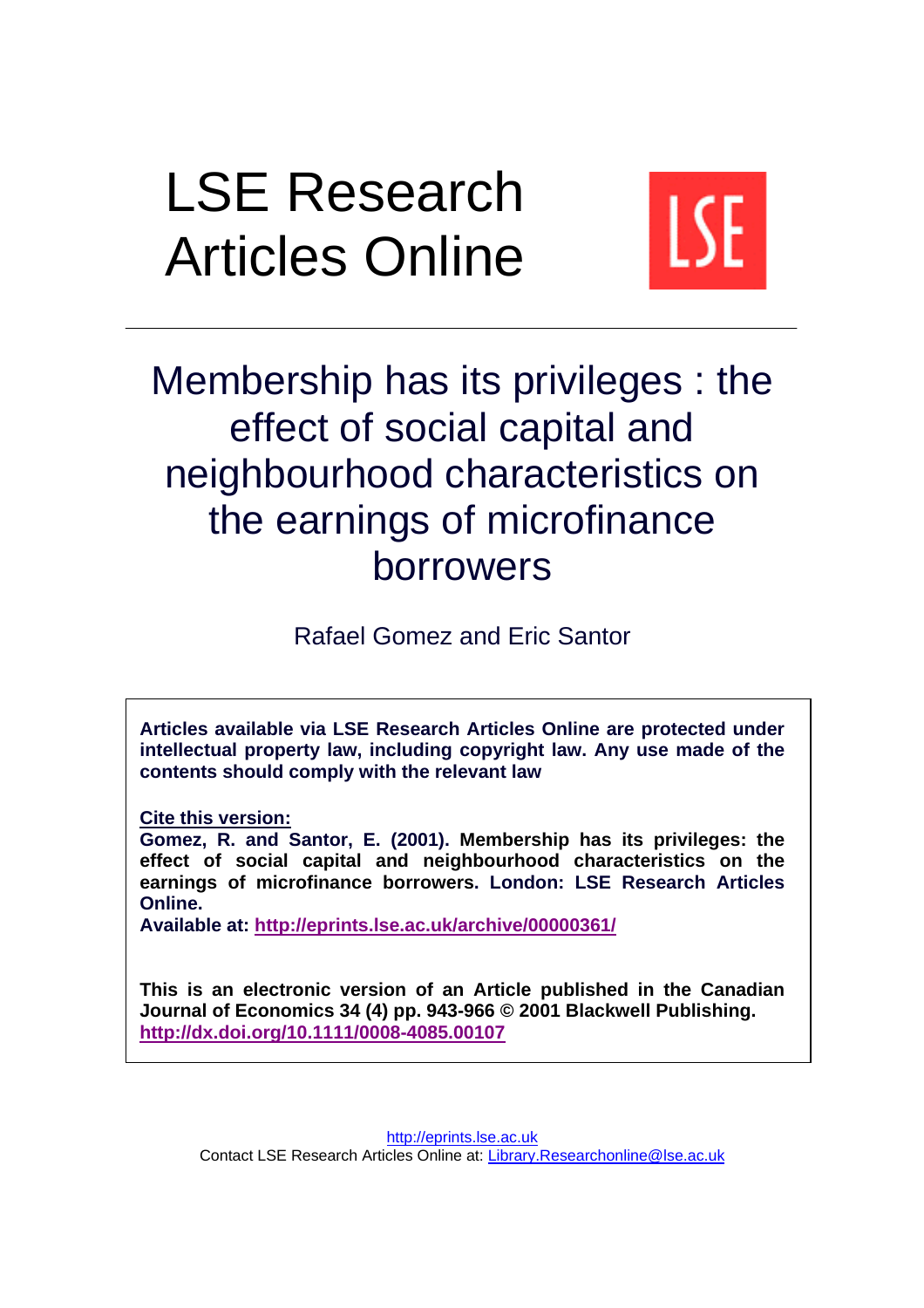#### **MEMBERSHIP HAS ITS PRIVILEGES: THE EFFECT OF SOCIAL CAPITAL AND NEIGHBOURHOOD CHARACTERISTICS ON THE EARNINGS OF MICROFINANCE BORROWERS**

By

Rafael Gomez\* London School of Economics [r.gomez@lse.ac.uk](mailto:r.gomez@lse.ac.uk)

and

Eric Santor\* University of Toronto [esantor@chass.utoronto.ca](mailto:esantor@chass.utoronto.ca)

Submitted: October 2000 Revised: April 2001

Forthcoming (2001): *Canadian Journal of Economics.*

**ABSTRACT:** This paper examines the determinants of self-employment success for microcredit borrowers. Theories of social capital and neighbourhood effects are integrated in an attempt to account for earnings differentials amongst a unique sample of microfinance borrowers. The paper posits that social capital - social relations that facilitate individual action – is essential for microentrepreneurial success. Based on a survey and data collected by the authors, this study demonstrates that social capital is a positive determinant of self-employment earnings. It also highlights the role that neighbourhoods play in fostering social capital and improving microentrepreneurial performance.

*JEL classification*: J23; Z13; O17 *Keywords*: Microfinance; Self-Employment; Social Capital

<sup>\*</sup> This research benefited from the financial support of Canadian Employment Research Foundation (CERF), Calmeadow Metrofund and the Social Sciences and Humanities Research Council (SSHRC) of Canada. We are grateful to Dwayne Benjamin, Albert Berry, Jon Cohen, Bob Drago, Doug Hyatt, David Gray, Morley Gunderson, Signe-Mary McKernan, Noah Meltz, Kevin Milligan, Jeff Reitz, Arthur Sweetman, Steven Wald and three anonymous reviewers for their helpful comments and suggestions. All remaining errors are solely our own.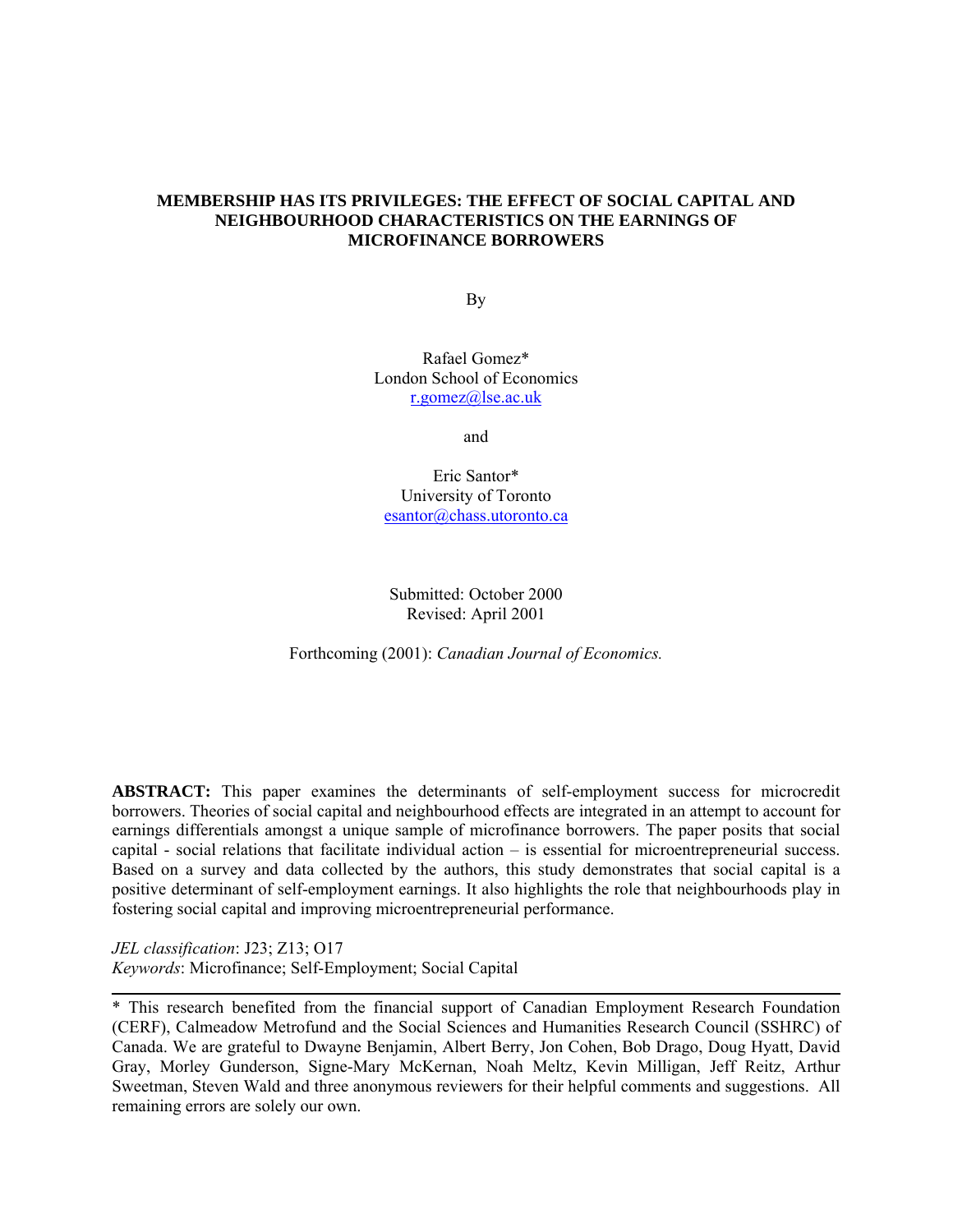#### **1. Introduction**

The promotion of small-scale entrepreneurship, as a means to alleviate poverty, has recently received increased attention given the rapid spread of microfinance institutions throughout the developing world. By extending credit to those who lack access to formal financial markets, organizations such as the Grameen Bank in Bangladesh, BancoSol in Bolivia and Bank Rayat in Indonesia have demonstrated how the innovative use of group lending with joint liability can be used to promote small-scale entrepreneurship (Morduch, 1999; Pitt and Khandker, 1998). The success of these programs relies heavily on the notion that borrowers can utilize their social capital to overcome many of the problems associated with asymmetric information in credit markets (e.g., adverse selection, moral hazard, state verification and contract enforcement).

While microfinance has its roots in Bangladesh and elsewhere, its application has not been restricted solely to the developing world (OECD, 1995). In North America, microfinance has received widespread support from rather disparate constituencies as a tool for lifting individuals out of poverty and addressing deprivation in economically depressed urban areas and aboriginal communities.<sup>[1](#page-30-0)</sup> Individually targeted microfinance schemes such as Working Capital in Boston and Calmeadow in Toronto have been operative for close to a decade. Other approaches, such as those of the South Shore Bank in Chicago and the Good Faith Fund in Arkansas have sought to (re)establish financial intermediaries in communities abandoned by traditional banking institutions. Yet, despite the widespread implementation of such microcredit schemes throughout the continent, there is surprisingly little empirical work that accurately assesses their impact on either individual borrowers or communities. Consequently, beliefs in the effectiveness of microcredit are often based on unfounded expectations about the viability of small-scale self-employment<sup>2</sup> for the unemployed or those on social assistance. According to Morduch (1999) "While strong claims are made for the ability of microfinance to reduce poverty, only a handful of studies use sizeable samples and appropriate treatment/control frameworks to answer the question."

Given the dearth of both available data and theoretical models of the social and economic processes that affect the performance of entrepreneurs who access microfinance institutions, there is an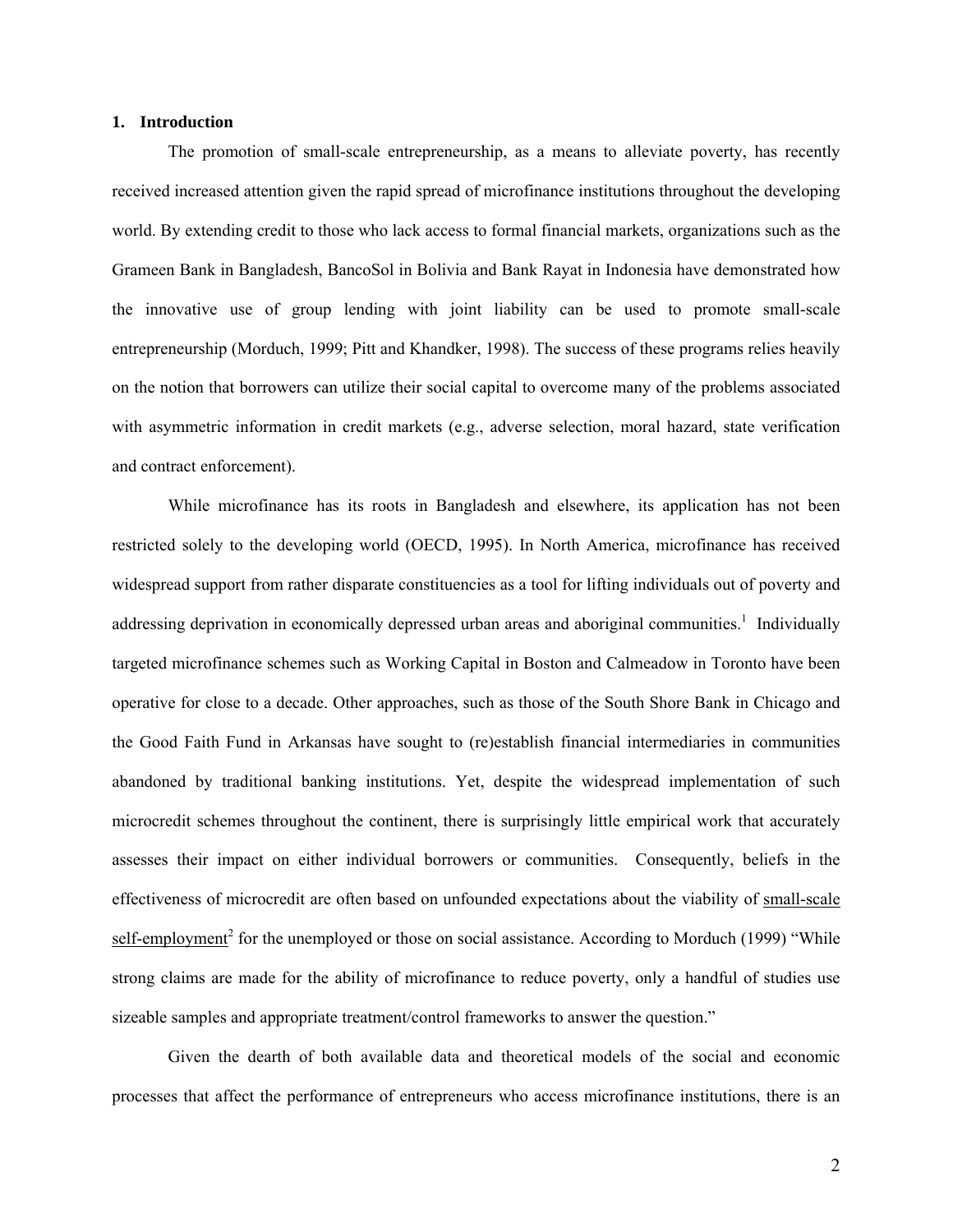increasing need for studies that: (1) estimate the effect of microfinance programs on earnings; (2) analyze the functioning of the group lending process; and more generally, (3) examine the determinants of microborrower success. These three issues, while appearing simple, have received only limited empirical confirmation in the academic literature.<sup>[3](#page-30-2)</sup>

The present paper attempts to fill part of the void in the microfinance literature by examining the third question listed above. A unique cross-sectional data set is used to explore and describe the outcomes of microfinance programs (something which we know little about) and to estimate the economic returns to social capital accumulation. The data are drawn from a survey designed and administered by the authors, in combination with administrative files for small-scale self-employed individuals who accessed credit from Calmeadow Metrofund, which is Canada's largest non-profit microlending institution. Empirically, we demonstrate that social capital, as proxied by membership in civil society, contributes positively to the self-employment earnings of microfinance borrowers. This suggests that otherwise similar individuals (e.g., individuals with the same levels of human capital and other observable characteristics) do not 'profit' equally from the provision of microcredit. This is an important finding for two reasons. First, our results establish a microeconomic foundation for the effect of social capital on improved economic performance, something that until recently had been neglected in much of the mainstream social capital literature. Second, this result has positive implications for microfinance institutions that rely heavily on the idea that individual social capital can overcome a borrower's lack of financial collateral.

The paper is structured as follows: section 2 presents the model to be tested and then establishes a theoretical framework that first operationalizes the contentious issue of social capital and then explores the links between social capital, neighbourhood effects and small-scale self-employment success. Section 3 describes the survey and data. A discussion of the measurement and methodological issues surrounding social capital and its effect on earnings follows. Section 4 specifies the empirical approach and key explanatory measures while section 5 presents and discusses the results. Finally, section 6 provides concluding comments and suggests avenues for further research.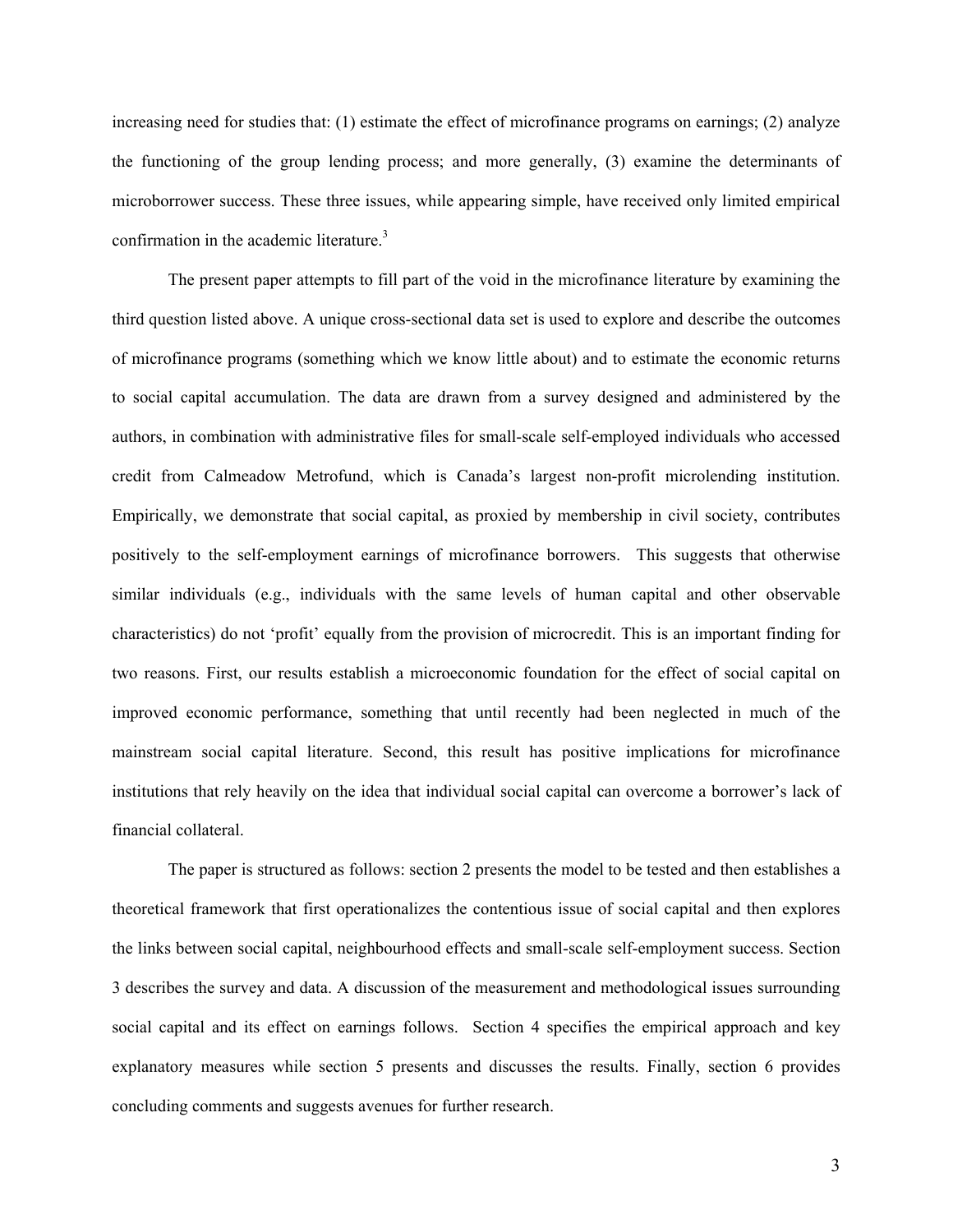#### **2. Model Specifications and Theoretical Framework**

#### *The Model*

A lengthy literature has examined the determinants of self-employment earnings, with particular attention paid to estimating the returns to human capital. [4](#page-30-3) However, this modeling strategy may not be appropriate for assessing the returns to self-employment for microfinance borrowers since human capital rarely plays a critical role in the process by which microfinance institutions extend credit. Rather, due to the group lending process – which involves the dispensing of loans to applicants who enter into a contract to monitor and support each member of the borrower group -- microfinance institutions place a higher premium on an individual's social capital. Likewise, given the nature of small-scale employment activity -- which is often rooted in home-based local entrepreneurship -- neighbourhood characteristics also matter greatly. Therefore, to assess the returns to the microfinance-supported self-employed, a conventional reduced-form human capital earnings equation can be augmented to include social capital measures and neighbourhood characteristics:

$$
y = \alpha + \beta_1 H + \beta_2 S + \beta_3 N + \beta_4 X + \varepsilon \tag{1}
$$

where  $\gamma$  is log net earnings,  $H$  is a vector of human capital measures,  $S$  is a vector of social capital measures, *N* is a vector of neighbourhood characteristics and *X* is a vector of standard individual, demographic and business characteristics. If social capital matters then all elements of *β2* should be positive and significant in any empirical estimations of this model. The following section will address two questions with respect to social capital: (1) what is it and (2) how does it affect the outcomes of the small-scale self-employed? The way in which neighbourhood characteristics can influence the accumulation and returns to social capital will then be analysed.

#### *Social Capital and Self-employment Success*

Social capital can be defined at several levels: country, community and the individual (Glaeser et al, 2000). At the country level, social capital is viewed as the degree of trust in government or other societal institutions (Fukuyama, 1995). This includes the willingness to participate in civil society, obey the law and a general efficacy in the workings of civil administration. At the community level, Jacobs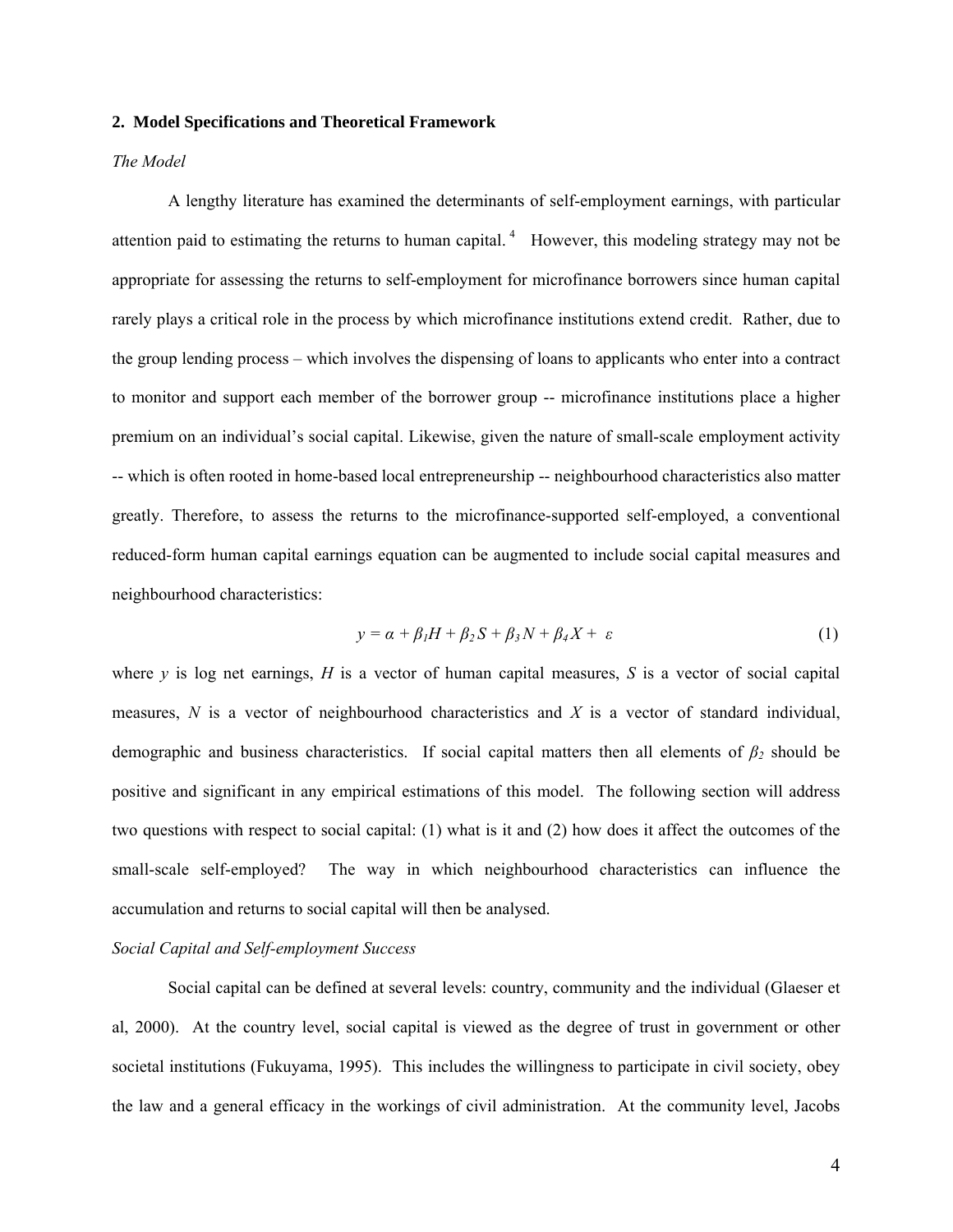(1961) posits that social capital exists as "neighbourhood networks", or as Putnam (1995) suggests, it signifies "features of social life – networks, norms, and trusts – that enable participants to act together more effectively to pursue shared objectives." That is, social capital could be thought of as the extent and quality of connections within communities. Lastly, social capital can be attributed to the individual level. As Glaesar et al (2000) note, "…an individual's social capital is that individual's social characteristics – including charisma, status and access to networks – that enable that person to extract private returns from interactions with others." The central thrust of these definitions of social capital is that, apart from the social returns, there are private returns to its possession. That is, higher levels of social capital should lead to better levels of economic performance for the individual.

Sanders and Nee (1996) outline three mechanisms by which social relations (the most important facet of social capital) positively affect self-employment success. Social relations can offer or provide (1) instrumental support; (2) productive information; and (3) psychological aid. Instrumental support drawn from social relations can directly affect performance by providing, for example, such things as start up capital and non-interest bearing loans to a credit-constrained entrepreneur. Instrumental support also involves the provision of "free" labour, as in the case of a small business where family members or close family friends provide their services at below market clearing wages.

Social relations can also disseminate productive information and therefore act as an indirect channel in improving the earnings of the self-employed. Useful information includes the transfer of business acumen from one person to another and the transfer of knowledge about local competitors and trusted local suppliers. That is, a greater number of social ties within a neighbourhood increase a microentrepreneur's sensitivity to local supply and demand conditions, especially if that microenterprise operates out of the home – as is the case with a majority of small-scale operators. Social relations can also produce valuable customer referrals since advertising and "getting the word out" about a particular product or service is difficult for many small-scale enterprises (Holzer, 1988).

Finally, social relations provide psychological aid and are sources of behavior emulation for a small-scale entrepreneur. Individuals lacking close personal connections are more prone to depression and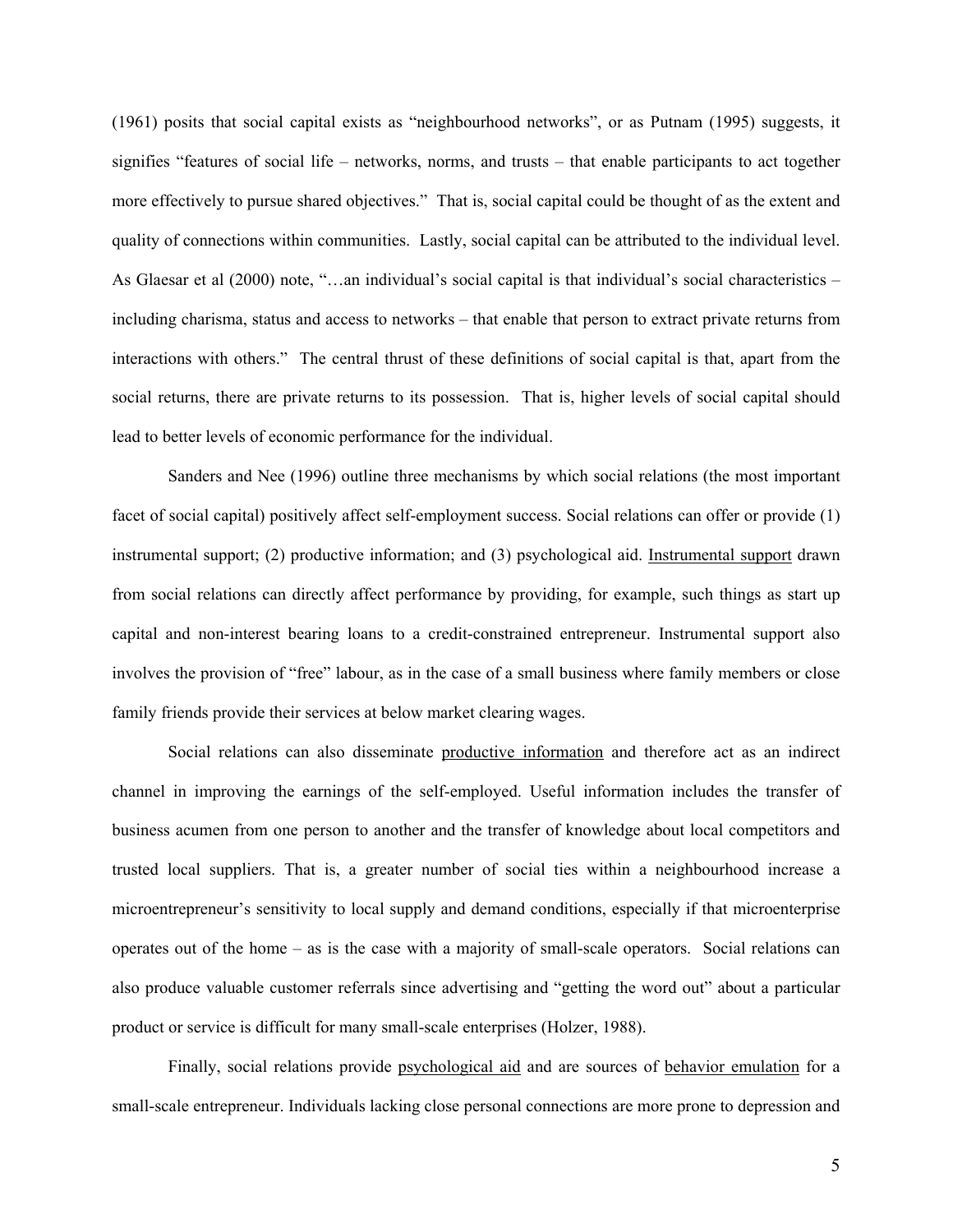suffer longer and more numerous unemployment spells (Darity and Goldsmith, 1996). Maintaining social relations can therefore prevent business dissolution caused by personal problems and can ensure that effort and motivation are not seriously impaired during times of emotional stress. In Maslow's hierarchyof-needs framework, satisfying internal requirements for emotional attachment is a prerequisite needed to makesomeone motivated enough to achieve business success.<sup>5</sup> Whether it is through the channel of instrumental, informative or psychological support, social capital can be thought of as an input in the production function of the small-scaled self-employed.

#### *Neighbourhood Effects and Self-Employment Success*

Neighbourhood effects are defined as any neighbourhood characteristic that can affect the returns (or the outcomes) of an individual's economic behaviour. Neighbourhood characteristics are typically defined at the city and/or community level and are intended to capture the nature and quality of the community in which an individual resides.<sup>[6](#page-30-5)</sup> Common measures include average income, education, ethnic composition and home ownership. Neighbourhood characteristics can also be qualitative in nature, such as urban design and community spirit.

The physical and socioeconomic characteristics of a neighbourhood affect the returns to selfemployment either directly through their impact on local demand conditions, or indirectly through their role in facilitating the accumulation of social capital. The physical characteristics of a neighbourhood (e.g. its urban design) can affect the performance of self-employed individuals in a number of ways. For instance, the social capital required to succeed in a small business is more easily formed within more highly populous, highly integrated and economically clustered urban areas. The reason may be as simple as the fact that the chance of interacting and meeting peers who share complimentary business products, services, skills, or interests is greater in these areas. Greater proximity also promotes clusters of spin-off service enterprises, offers valuable opportunities for interaction and acts as a catalyst to small-scale innovation and the sharing of information.<sup>7</sup> Likewise, neighbourhoods with higher population densities and greater levels of commercial concentration generate higher levels of demand for the services of the small-scaled self-employed (Ciccone and Hall, 1996).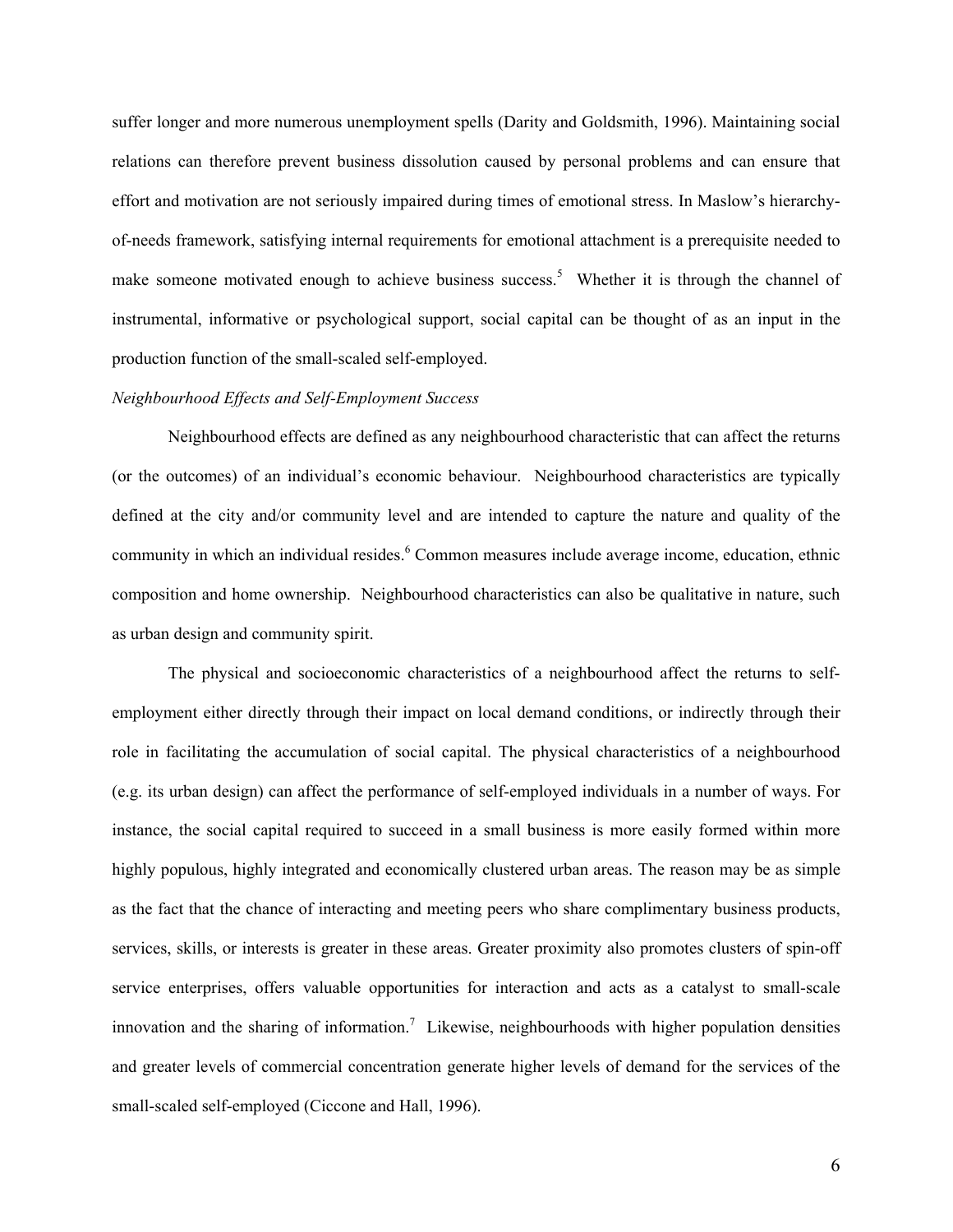In North America, neighbourhoods constructed before the 1960s contain a compact gathering of houses, apartment buildings, corner groceries, main street shops and offices, all within walking distance (Jacobs, 1961). This type of urban design facilitates the individual or personal harnessing of social capital. Where population density is higher and urban design favours pedestrian traffic, information is more easily spread and transportation costs are lower, both of which make it easier for small-scale owners to inform and retain local customers.

Socioeconomic characteristics of a neighbourhood may exert positive spillover effects for selfemployed individuals. Home ownership encourages investment in local amenities and social capital by giving individuals an incentive to improve their community and by reducing the likelihood of outward mobility (DiPasquale and Glaeser, 1999). To paraphrase Hirschman (1970), in the absence of an easy "exit" option, "voice" becomes the predominant means of improving local conditions. Using a standard spillover argument, the greater the proportion of individuals within a neighbourhood who own homes the more likely it is that self-employed individuals working and/or living in that neighbourhood will be able to interact with and grow to know their neighbors. This, in turn, allows a micro-enterprise to expand and maintain a trusted and loyal customer base.

General levels of human capital within a neighbourhood exert similar effects on the performance of the small-scale self-employed. Glaeser, Scheinkman, and Shleifer (1993) and Glaeser et al (1993) provide models that confirm the importance of a generally well-educated labour force, as opposed to highly skilled elite, in improving local economic performance. Though these models have been used to account for differences in economic growth rates across cities, a similar mechanism can be applied to the case of a small home-based entrepreneur. A community that shares a similar level of skill and education would presumably transfer productive information across individuals more easily. Likewise, higher average levels of education are also related to higher levels of income, and hence better market demand conditions for the goods and services provided by the small-scaled self-employed. For these and other reasons, neighbourhood characteristics (operating through urban design and socio-economic channels) can significantly affect how well a self-employed business performs.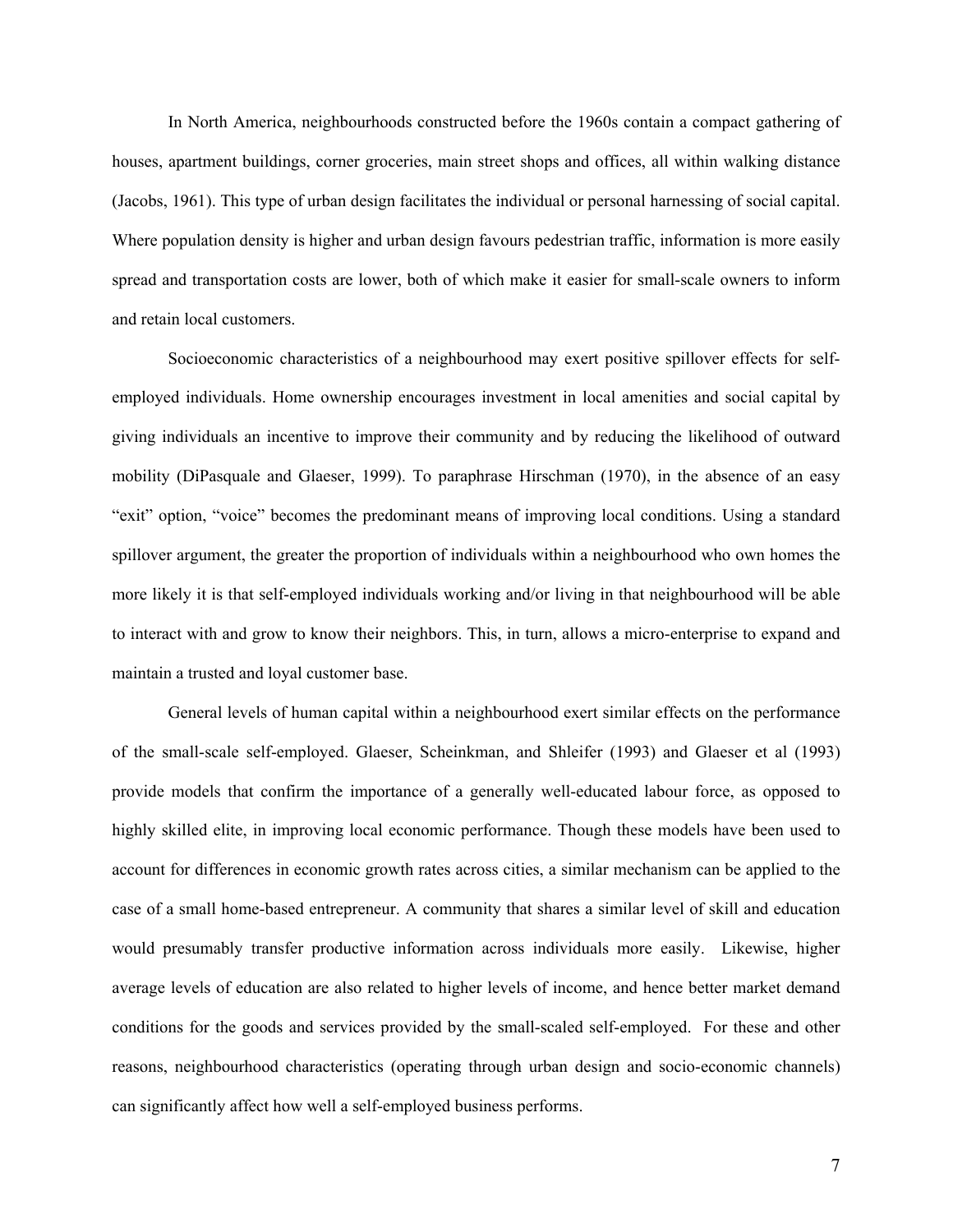#### *Individual Heterogeneity as a Cause of Self-Employment Success*

Obviously there are many other factors that affect self-employment earnings (e.g., individual work ethic, intelligence, gender, and technology). The foregoing presentation has instead focused on social capital and neighbourhood characteristics, which are of particular relevance to small-scale entrepreneurs and microcredit institutions, but have been rarely discussed in formal econometric expositions. Moreover, as is shown in the discussion of data below, the sample that will be used in this study accounts for much of the typical observed and unobserved heterogeneity that could affect selfemployment success.

#### **3. Data and Sample Characteristics**

This unique data set consists of borrowers who accessed loans from Calmeadow Metrofund -- Canada's largest non-profit microfinance organization -- between 1994 and 1998 and covers the entire population of clients as of July 199[8](#page-30-7).<sup>8</sup> The sampling frame used in the survey included 612 group borrowers and 52 individual borrowers. Individual borrowers were those receiving credit without having to access social ties for collateral, whereas group borrowers were asked to form a peer group as a condition of credit extension. Typically, peer group clients had smaller businesses and were more likely to be first time loan applicants.

Because of our exclusive access, the data were drawn from both confidential client file application forms and a survey designed and administered by the authors. Despite its limitations, there is no other data set of its kind available in North America with as rich a source of information about microcredit borrowers.

#### *Advantages of the Data Set*

The use of this data set confers several advantages. First, the data are drawn from a sample of self-employed individuals receiving microcredit in the form of peer group loans. Consequently, our measurement of self-employment earnings will be more accurate than those contained in standard surveys because the earnings measures reported by individuals on their loan application are subject to a strict screening process and are verified by the loan manager and the fellow peer group members.<sup>[9](#page-30-8)</sup> The use of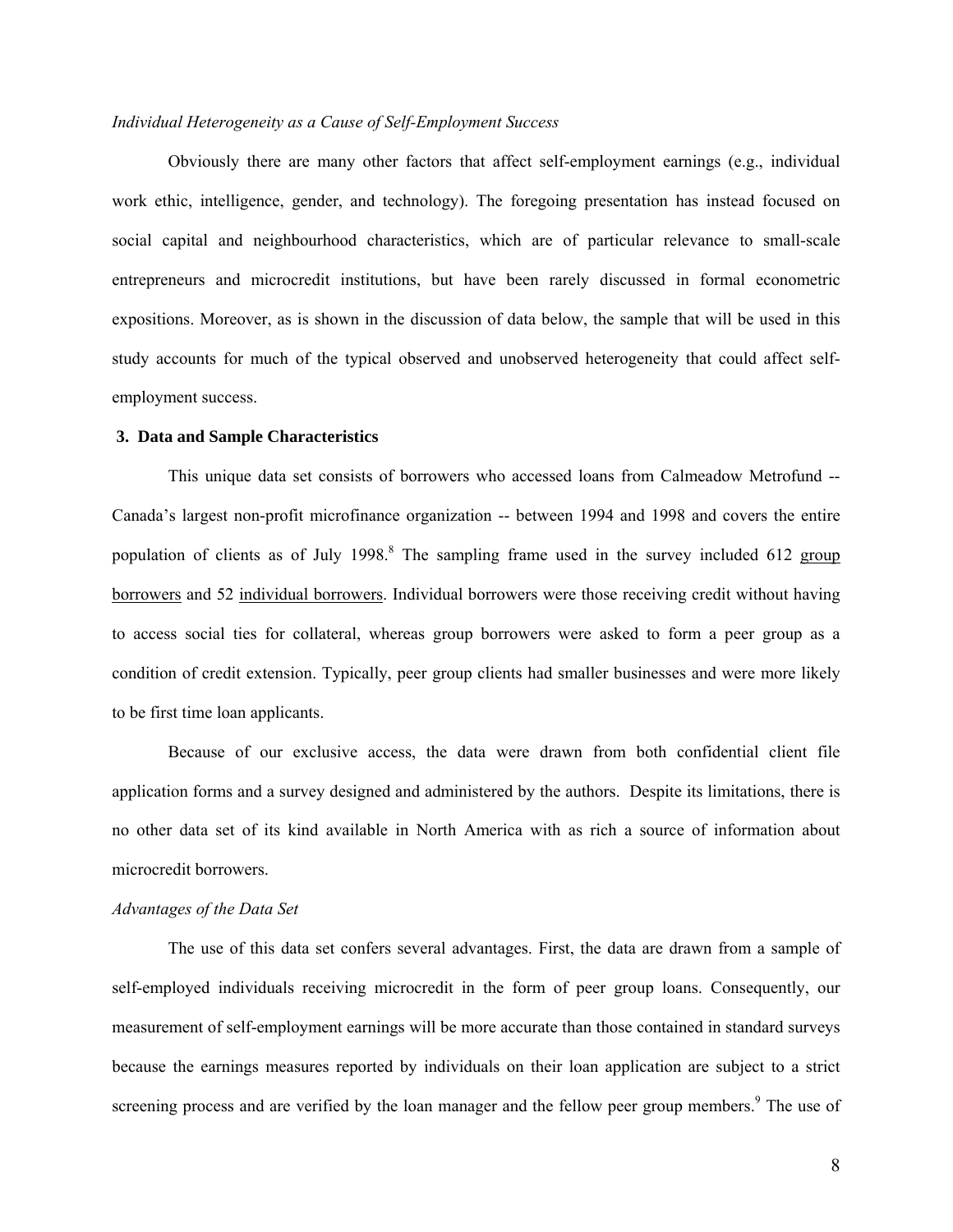microfinance loan recipients also provides a useful forum for exploring the importance of social capital since the group lending process places a large premium on social relations.

A second advantage conferred by this data set is that by personally designing and administering the survey, we were able to employ a number of questions to measure both social capital and the importance of neighbourhood effects. Because this data set can account for the multiple dimensions of social capital, it is a direct improvement over much of the literature that often uses singular measures to test the link between social capital and some observable outcome. Linking postal codes with each individual borrower and then matching them to census data equally facilitated the estimation of neighbourhood effects.

Finally, apart from the standard demographic, household and business characteristics for each borrower, the data set also contains a section that includes information on conventionally unobserved personal characteristics such as motivational predisposition and adherence to moral codes. This section was added to the survey in order to account for unobserved heterogeneity that is typically controlled for in panel data sets by the use of first-difference techniques and/or fixed-effects estimators.

#### *Sample Issues*

The original sampling frame consisted of 664 individuals. From this base, a telephone survey was designed by the authors in order to contact every borrower from this initial subset. Unfortunately, 20 percent of the individuals no longer resided at the address and telephone numbers supplied in the sampling frame, and thus were not contacted by the surveyors.<sup>10</sup> However, of those individuals that were contacted, the survey response rate was very high (82 percent). In our empirical estimations we excluded observations with missing data on the dependent variable – average monthly net-business revenues – thereby reducing the eventual sample size to 430 observations.

#### *Characteristics of Calmeadow's Borrowers*

Calmeadow's clients are demographically representative of the population of Toronto. Approximately 55% of all clients are female and over half are immigrants, 40% are Caucasian and most major ethnic groups are present (Table 1). However, the sample is more heavily weighted in favour of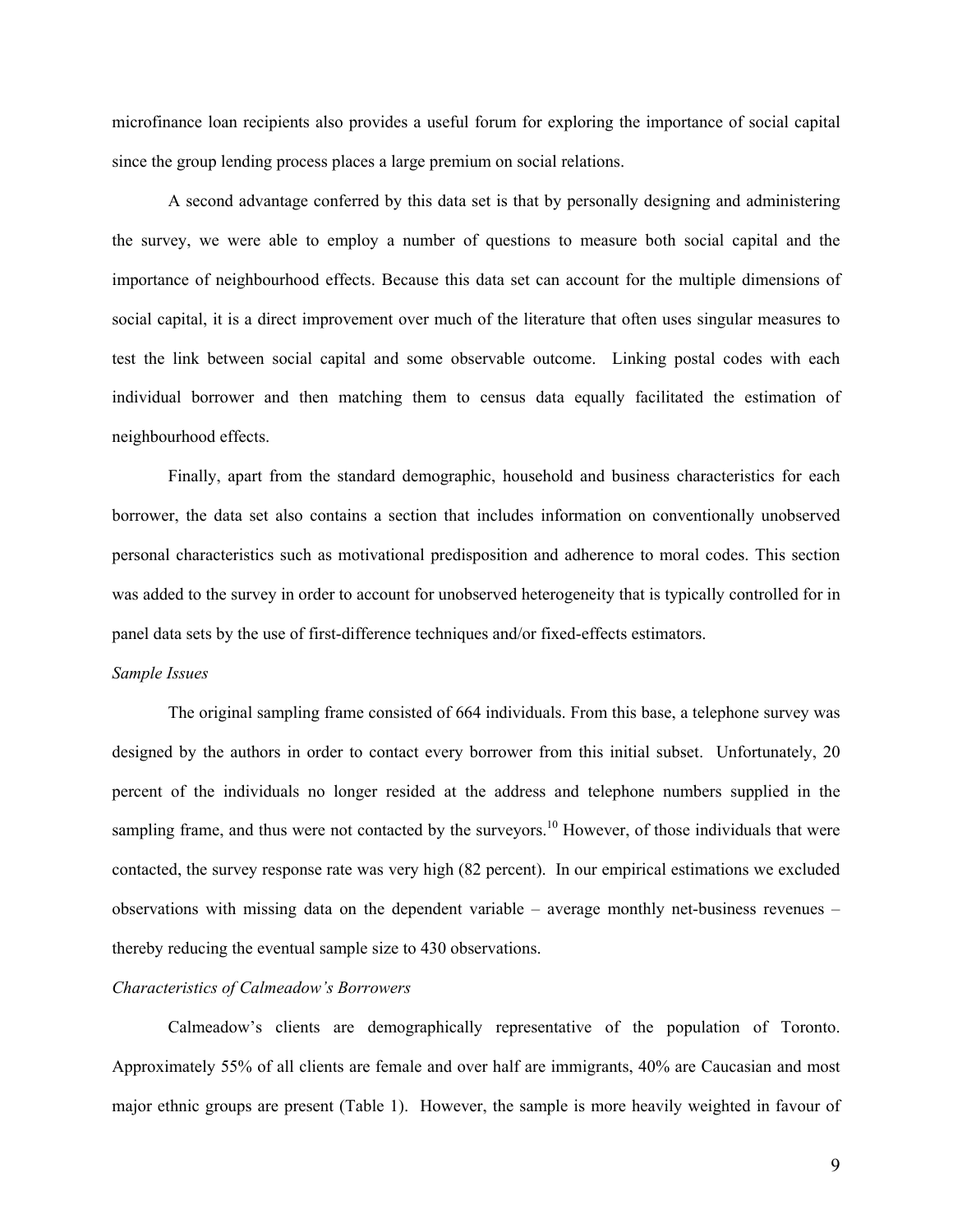African Canadians while East and South Asian Canadians are underrepresented.<sup>11</sup> The average borrower is single, 42 years old (normally distributed) and has more education than the general population (since over 60% have a community college diploma or better).

The household characteristics reveal that the average Calmeadow client is poor (Table 2). Average monthly household income is \$1600 (median \$1300) and net assets are only \$6800 (median  $$4500$ .<sup>12</sup> Many borrowers (40%) rely on their self-employment activity as the "major" or "only" source of income. The majority of clients, while obviously credit constrained, have other sources of credit (primarily in the form of credit cards).<sup>13</sup> However,  $40\%$  rely solely on Calmeadow for their funds.

The average business operated by a Calmeadow client is very small with revenues of only \$2680 per month (median \$1500) and profits of \$1250 per month (median \$600) (Table 2). The vast majority of clients run sole proprietorships located in their home. Over 30% are startups (less than 1 year old) and existing businesses have been operating for an average of two years. The businesses cover a wide range of activity but most provide some form of personal, business or retail service. A small but significant minority of businesses manufacture small items (artisanry or jewellery manufacturing for example) or own construction/landscaping businesses. Apart from this last category, most businesses are similar in size and composition.

The survey data reveal that roughly half of all the respondents belonged to a community club, association or organisation (Table 3). Typically, Calmeadow clients were members of organisations such as ethnic community groups, churches, volunteer organisations and sports clubs. They tended to know their neighbours and generally found their business connections to be helpful.

#### **4. Measuring the Returns to Social Capital and Neighbourhood Characteristics**

#### *Naïve Empirical Specification*

A standard human capital regression model augmented with social capital and neighbourhood effects was initially specified:

$$
\text{Model 1:} \qquad y_i = \alpha + \beta_l H_i + \beta_2 S_i + \beta_3 N_i + \beta_4 X_i + \varepsilon_i \tag{2}
$$

10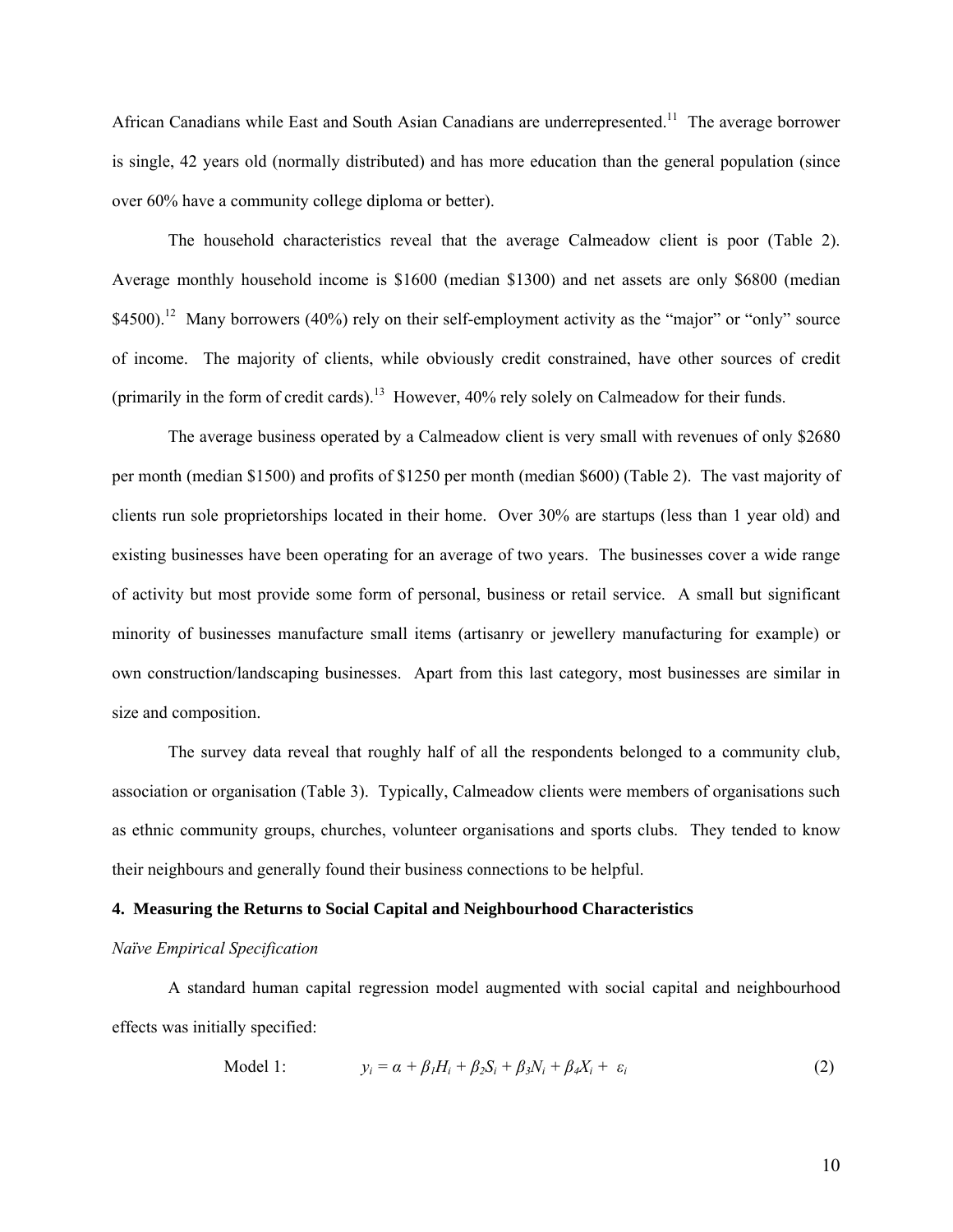where  $y_i$  is log monthly net average earnings, *H* is a set of human capital variables, *S* social capital variables, *N* neighbourhood characteristics and *X* other personal and business characteristics. The subscript *i* denotes the self-employed individual.

Three measures of human capital *S* were employed: categorical educational attainment variables; a dummy variable coded 1 if individuals had taken a technical course related to their business, 0 otherwise; and a dummy variable coded 1 if the individual had knowledge of computers, 0 otherwise. The vector *N* included three principal indicators of neighbourhood quality<sup>14</sup>: the proportion of residential/commercial construction built before 1960; the proportion of individuals with less than 13-15 years of education; and the proportion of home ownership. A lengthy list of personal and business characteristics *X* were also added as controls and are clearly labeled in the regression tables.

#### *Measures of Social Capital*

To account for social capital's multiple dimensions, three measures of social capital were employed.<sup>15</sup> First, membership in a community organization that met regularly was used as a proxy for the instrumental and informative benefits arising from a greater quantity of social ties. More generally, this measure was intended to capture the returns gained from participation in civil society. Second, asking survey participants to rate their social contacts in terms of how helpful they were to business success assessed the quality of such social connections. Lastly, how well an individual knew their neighbor was measured through a survey question and multiplied with a home-based business dummy in order to create an interaction term. The knowledge-of-neighbour variable and its interaction term were employed in order to control for the effect of weak and strong social ties on self-employment earnings.<sup>16</sup> The concept of weak-ties has been used extensively amongst economic sociologists to describe relationships among people who do not necessarily maintain regular communication or who do not live in close proximity with each other, but who nevertheless derive benefits from the maintenance of such social relations. Strong-ties, on the other hand, are those forged largely among family and close-knit friends (Granovetter, 1973). Weak ties are potentially very important for low-income entrepreneurs living and/or operating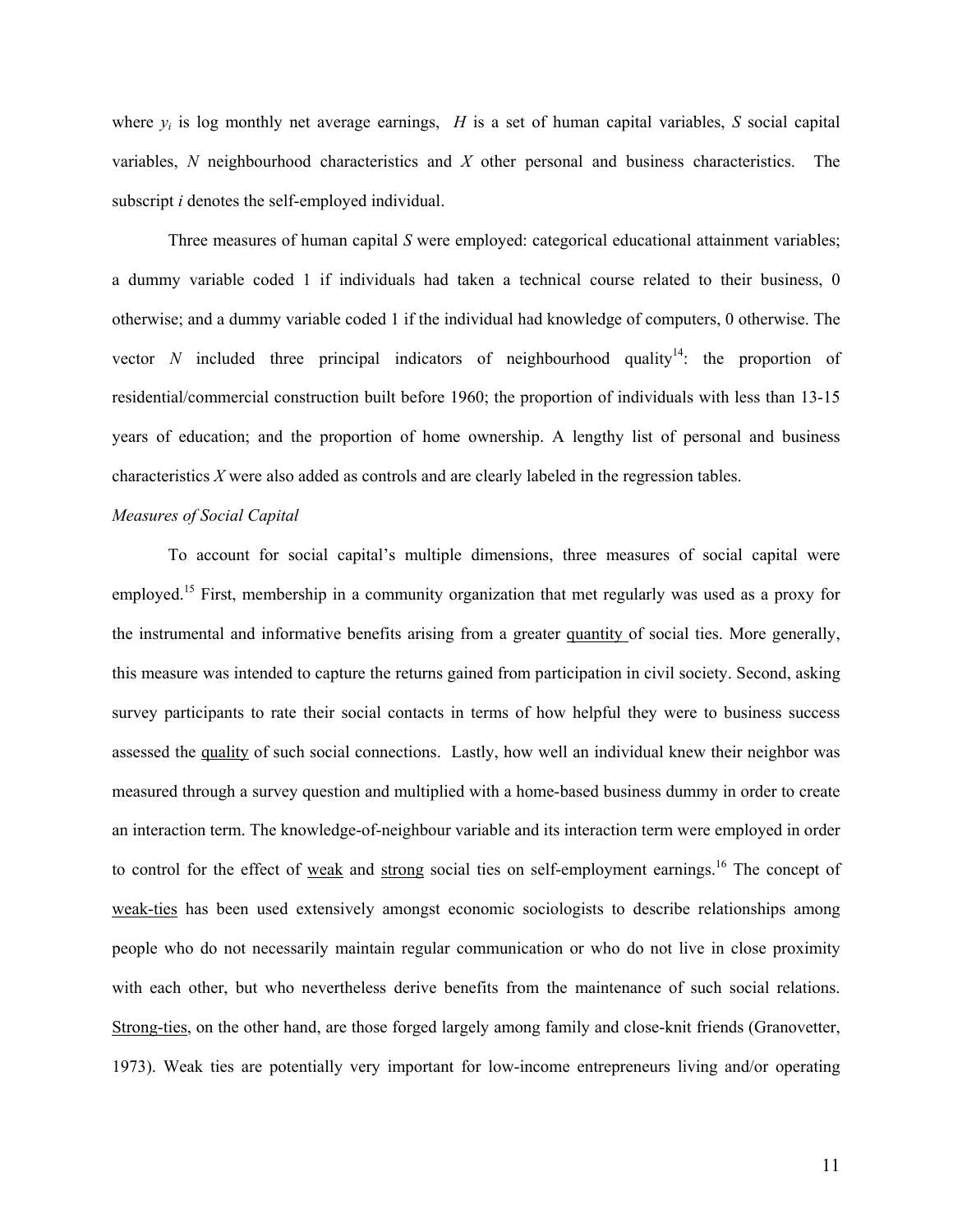their businesses within a neighbourhood because they can provide access to valuable outside resources and information about external customers and suppliers.

#### *Problems in Estimating the Returns to Social Capital and Neighbourhood Characteristics*

There are three main issues that complicate the estimation of the returns to social capital and neighbourhood characteristics captured in Model 1: (i) identification, (ii) endogeneity and (iii) unobserved heterogeneity all confound our naïve empirical specification. Identification error is a potential problem given the multifaceted nature of our three neighbourhood quality variables. In particular, our hypothesis that general education levels within a neighbourhood influence individual earnings may simply be picking up local demand conditions rather than the influence of social interactions with educated people.

A second problem is endogeneity since greater earnings could be linked to being an active member of a social organization. Hence, the causality could run both ways. One mechanism may be that club membership leads to higher earnings (due to more business contacts), which simultaneously leads to a greater propensity to join and become a more active member. If this is the case, then the coefficient on club membership will be biased upwards. Another mechanism may be that struggling entrepreneurs spend more time trying to keep their microbusinesses solvent and therefore have a lower probability of actively participating in social organizations.<sup>17</sup>

Finally, any positive social capital effects may be due to unobserved heterogeneity. Individuals who already have extensive social connections are also those who are more likely to join a club and may also possess some unobservable characteristic (such as entrepreneurial ability or being a "go-getter") that leads to higher returns in their self-employment activity. Unless one can find enough information on a client's background and attitudinal disposition, or suitable instruments for predicting club membership, then the interpretation on this coefficient should be considered carefully since it will be positively biased.<sup>[18](#page-30-17)</sup> Each of the three problems highlighted above is examined in turn with suggested modeling strategies and empirical specifications included.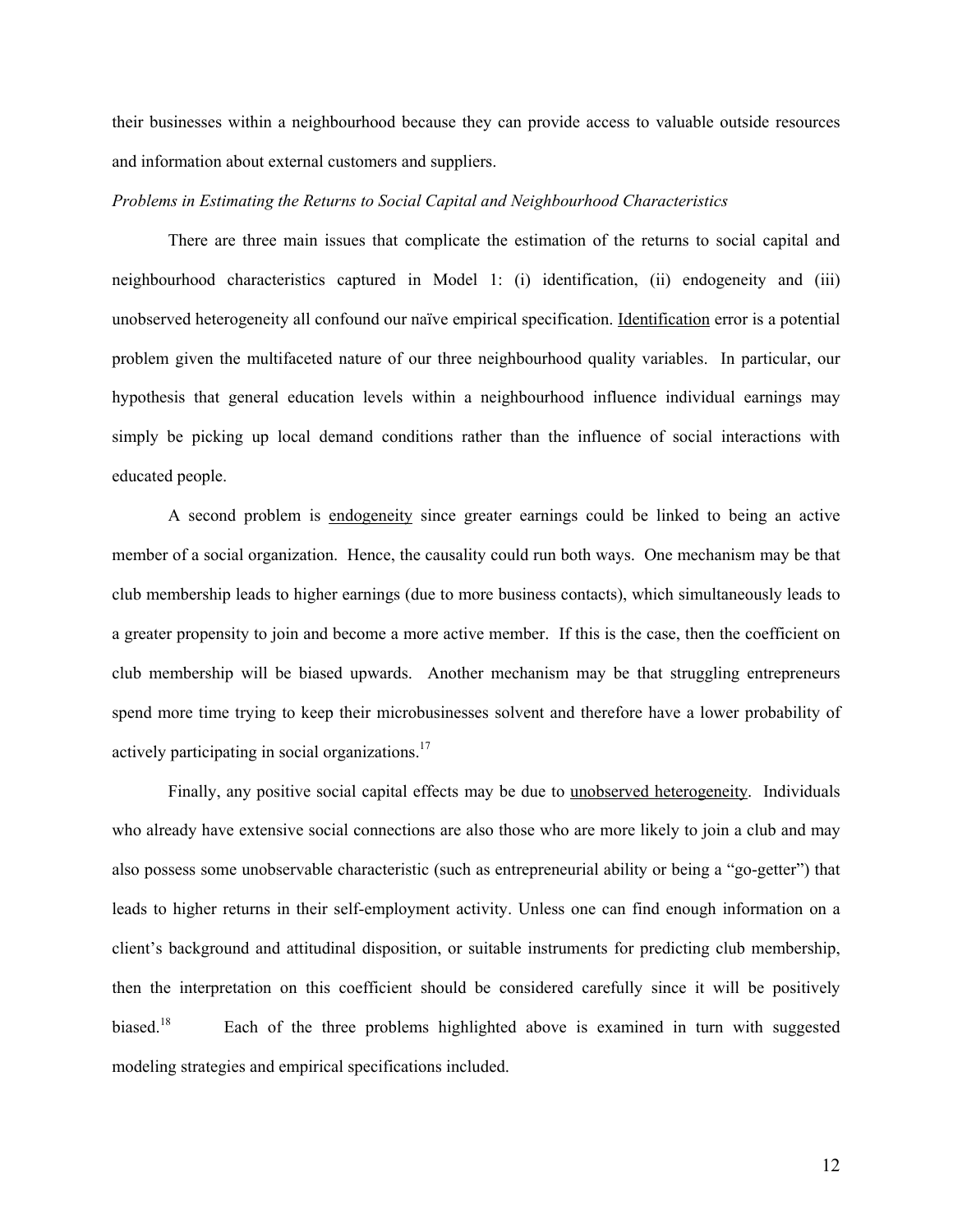#### *Problem 1: Disaggregating the 'Social' and 'Demand' Effects of Neighbourhood Quality*

Even if a significant correlation between neighbourhood quality and self-employment earnings were to emerge from equation (2), it would be difficult to specify the mechanism at work. The question of whether neighbourhood quality measures are capturing the ability of the small-scale self-employed to more easily accumulate social capital, or whether they are simply measuring a demand effect, would still remain. Consequently, controlling for both average neighbourhood income levels and changes in average income would help identify which neighbourhood mechanism is at work. If general levels of education, home ownership and traditional urban design operate through social channels, then these neighbourhood effects should persist even after controlling for local demand conditions. The naïve empirical specification should therefore be augmented in order to incorporate the following two neighbourhood demand effects:

$$
\text{Model 2:} \qquad y_i = \alpha + \beta_l H_i + \beta_2 S_i + \beta_3 N_i + \beta_4 X_i + \beta_5 L_i + \beta_6 \Delta L_i + \varepsilon_i \tag{3}
$$

where *L* is the average neighbourhood income level in 1996 and where ∆*L = L1996 - L1991* is the change in average neighbourhood income between 1991 and 1996 (these years represent the latest available Canadian Census data).

#### *Problem 2:The Simultaneity and Endogeneity of Club Membership and Earnings*

If active participation in civil society is endogenous, then any estimate of organizational membership will be biased upwards. That is, if membership requires some upfront cost then this would leave only the "already successful" in our membership category. However, an examination of the types of clubs that were reported in the survey suggests that endogeneity based on budget constraints is not problematic. For example, frequently listed associations were churches, sports clubs or teams, women's groups, cultural and ethnic associations, hospice societies, senior's groups and various small business associations. Typically, these types of clubs/groups/associations do not require any substantive monetary contribution to participate. Indeed, individuals belonged to groups whose activities required time and social commitment, but no substantial membership dues.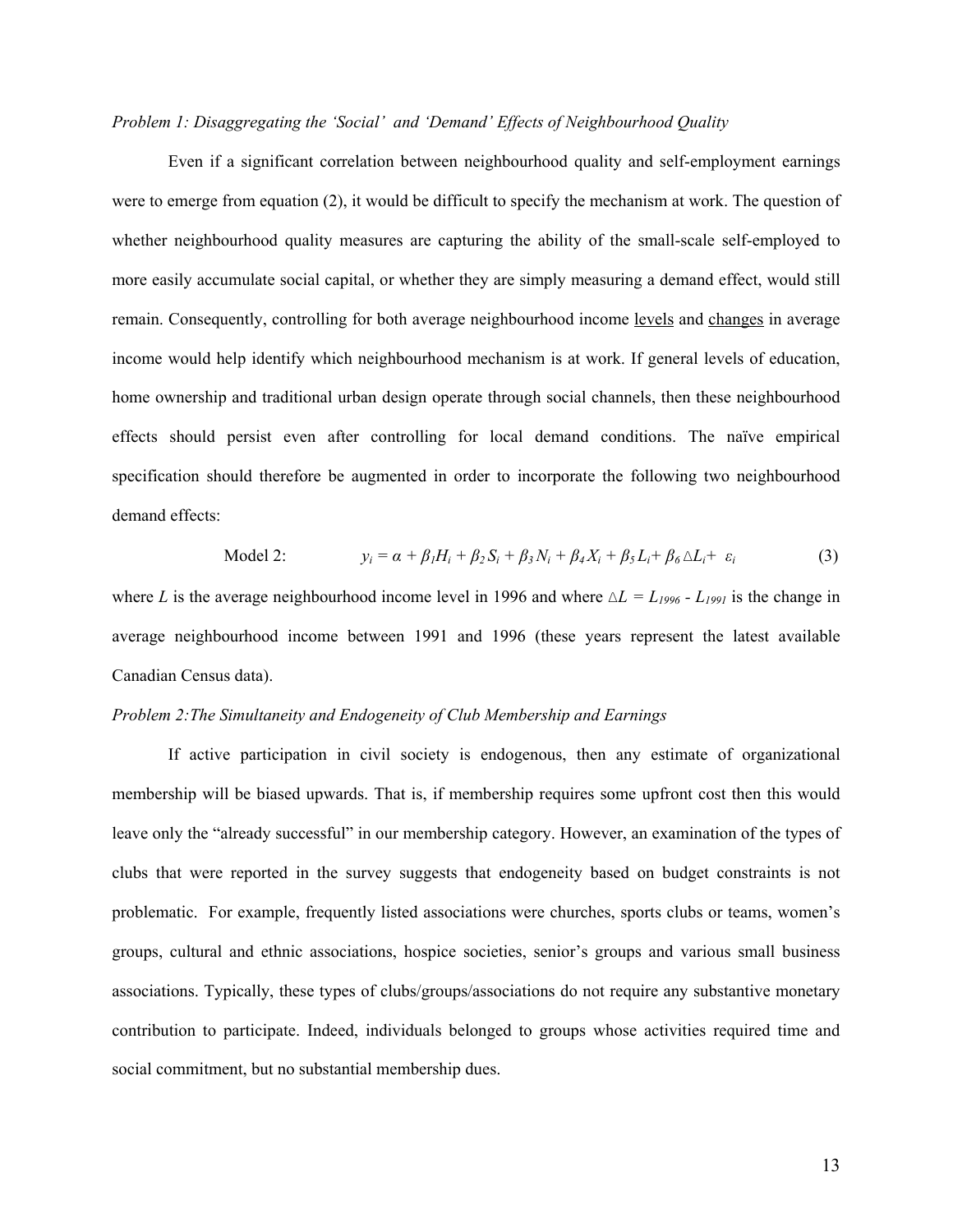However, even if financial resources are not a binding constraint on membership, the time needed to join a group often is. It may be that struggling microborrowers spend more time on rescuing their failing businesses, than they do participating actively in civil society. Consequently, one would need to control for "time-spent" at the self-employment activity.<sup>19</sup> Since we lack such a specific variable, we employ as a proxy, a dummy variable coded 1 if the respondent's self-employment earnings only "supplement" household income, 0 otherwise. This is done under the assumption that individuals who supplement their income from self-employment are typically employed full or part time or have minor dependents.

Lastly, there may be a tendency for membership to be based on more than just sufficient time or money. Belonging to a club or organization may be linked to some measure of social status, and one clear measure of social status is business success. In this instance, even if membership involves a negligible monetary cost and few time constraints, the possibility exists that only the most successful individuals tend to be active members of civil society.

The simultaneity problem based on unobservable social costs or predilections to join an organization can be solved by the use of instrumental variables, provided of course that valid instruments exist. Proper instruments in this case need to be significant predictors of group membership but unrelated to earnings. As instruments in our first stage IV estimate, we use three attitudinal variables that are unobservable to lenders but that indicate some latent tendency to participate in civil society. These latent variables are (i) did the microborrower value membership in a club or organization highly, (ii) did he/she value living in a neighbourhood where one knows neighbours very well, and (iii) did he/she denote a willingness to be patient when working with others.

$$
\text{Model 3:} \qquad y_i = \alpha + \beta_I H_i + \beta_{IV} S_i + \beta_3 N_i + \beta_4 X_i + \varepsilon_i \tag{4}
$$

While complete checks of our IV estimates are found in table 5, an illustrative example demonstrates that attitudinal predispositions to club membership are weak predictors of earnings performance for microborrowers, as compared to actual group membership. Row 1 in Table 4 indicates that mean and median earnings are not significantly different among group members irrespective of how they felt about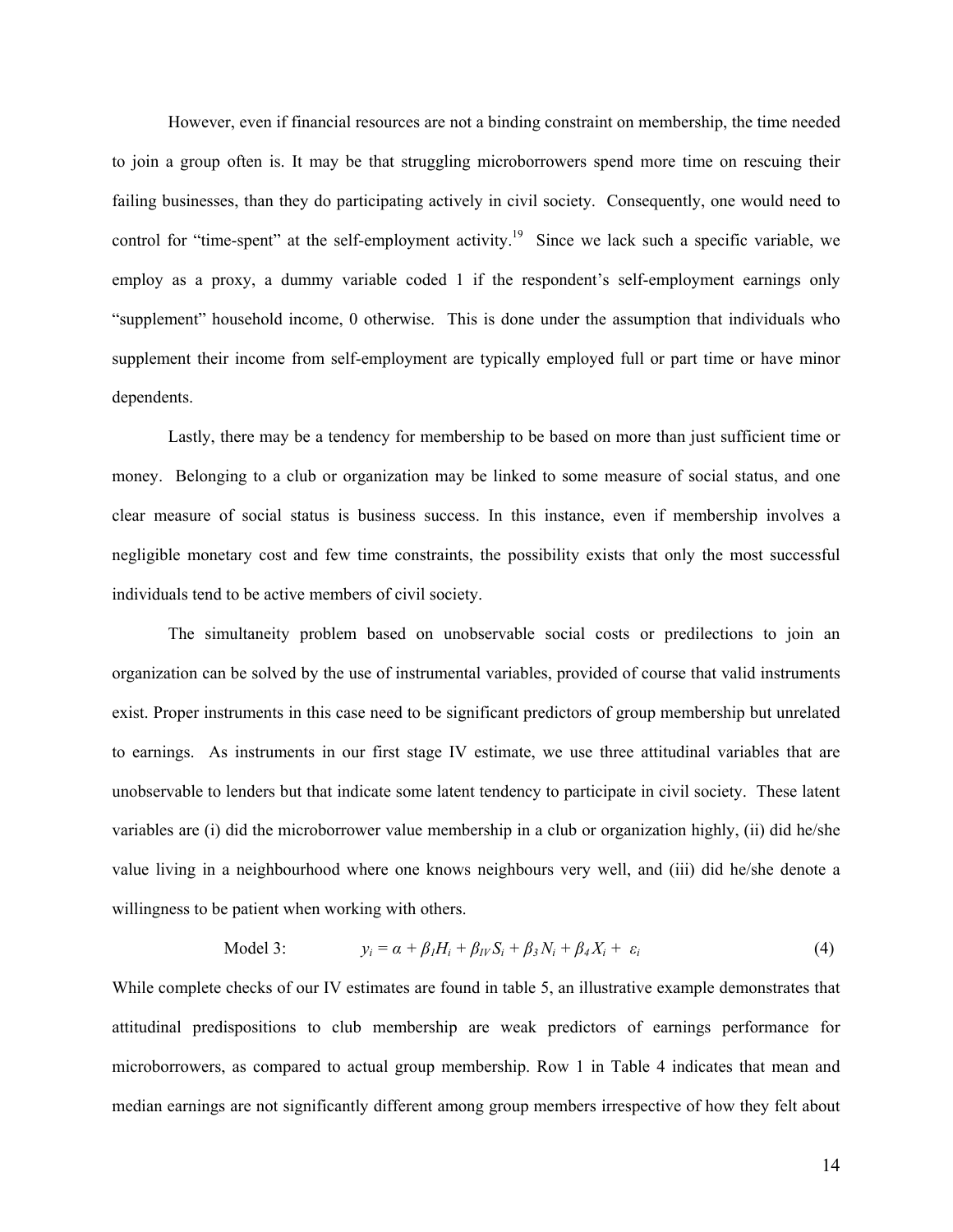group membership. What is striking, however, are the differences one notices looking at columns (1) and (2.) Mean and median earnings increase markedly based on club membership irrespective of the hard-toobserve attitudinal predisposition to join. That is, club membership is a better correlate of earnings than some underlying predilection towards group membership. Naturally, these results only suggest that organizational membership has a positive effect independent of a certain measure of unobserved heterogeneity. They do not tell us whether other motivational predispositions are at work, which is why the IV estimates were conducted using three instruments and not one.

#### *Problem 3: Controlling For Unobserved Heterogeneity Amongst Borrowers*

Any interpretation of the coefficient for actively participating in civil society *S* obtained from equation (2) is also dependent on the nature of the residual *εi*. If observable measures of human capital and ability do not fully capture some latent tendency to be active in all endeavors (both social and business related) then even after controlling for a host of other factors, earnings differentials may still reflect unobserved work ethic and entrepreneurial ability. The error term in any estimation of (2) would therefore be composed of two components:

$$
\varepsilon_i = \lambda_i + \mu_i \tag{5}
$$

where  $\lambda$  is fixed or inherent entrepreneurial ability and where  $\mu$  is the random component which is orthogonal to group membership. With panel data one could employ fixed-effect and first difference estimators to control for the unobserved ability. In the absence of such data, we instead exploit the rich assortment of background information on clients collected by our borrower survey. These variables can be added to equation (2) in an effort to control for unobserved characteristics. We have identified four time invariant components of unobserved heterogeneity  $\lambda$ : (i) a vector of attitudes towards social cohesion; (ii) a vector of preferences and motivation for self-employment work; (iii) a vector of perceived benefits of social ties (both weak and strong); and (iv) a vector of work-ethic variables based on social attitudes to group work and attitudes towards individual risk taking.<sup>20</sup> By identifying these hard-toobserve variables one can compare equation (2) with our pseudo fixed effect estimation below:

$$
\text{Model 4:} \qquad y_i = \alpha + \beta_l H_i + \beta_2 S_i + \beta_3 N_i + \beta_4 X_i + \beta_5 \lambda_i + \mu_i \tag{6}
$$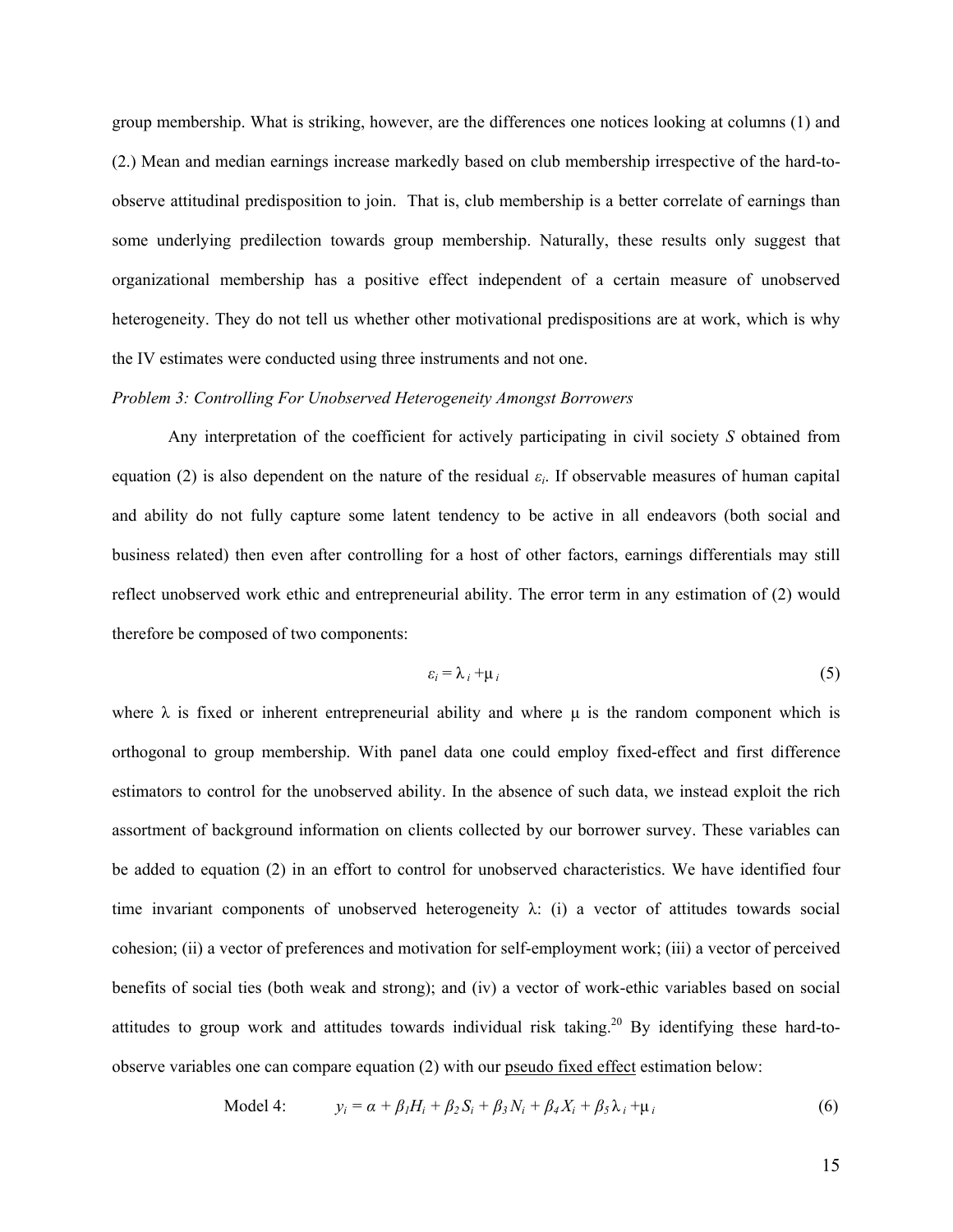where  $\lambda$  is our four-component vector of fixed effects. The expectation is that after controlling for previously unobservable characteristics the coefficient on our principal social capital variable (club membership) should fall and perhaps drop in significance when compared to Model 2. If the effect of participating in civil society is significant then the positive association between membership and earnings should persist.

#### **5. Results**

OLS estimates of equation (2) are presented in Table 5 where the dependent variable is log monthly net earnings (revenues minus costs). Column 1 (Model 1a) presents OLS estimates for a simple human capital specification of equation (2) without social capital and neighbourhood effects. Middle aged, married, male and Canadian-born individuals earn more from their self-employment activities.<sup>[21](#page-30-20)</sup> Surprisingly, higher levels of education are not correlated with higher earnings, a finding that contradicts the standard results found in most human capital studies. However, the positive result often associated with human capital generally applies to the formal labour market, where issues of credentialing and signaling may matter more. In the environment of small scale self-employment, it is very likely that the skills associated with running a small business are quite different from the more formal skills attained from schooling**.** This would also explain why technical training is not significantly related to higher selfemployment earnings. However, individuals with a greater knowledge of computers earned more. This variable may be a proxy for other traits such as adaptability or the capacity to learn new skills, which are correlated with business success.

Home based businesses, which are typically smaller, earned less, while being a startup did not affect earnings. Likewise, having paid workers was positively correlated with higher earnings but was not significant (results not shown). The type of business (e.g., its industrial classification) was also entered as a control to account for industry heterogeneity, but the effects were not significant (results not shown). The effect of being in a peer group was negative and significant. This result can be attributed to the simple fact that self-employed individuals who received an individual loan tended to run larger operations, as required by the application process. Consequently, one should not draw any firm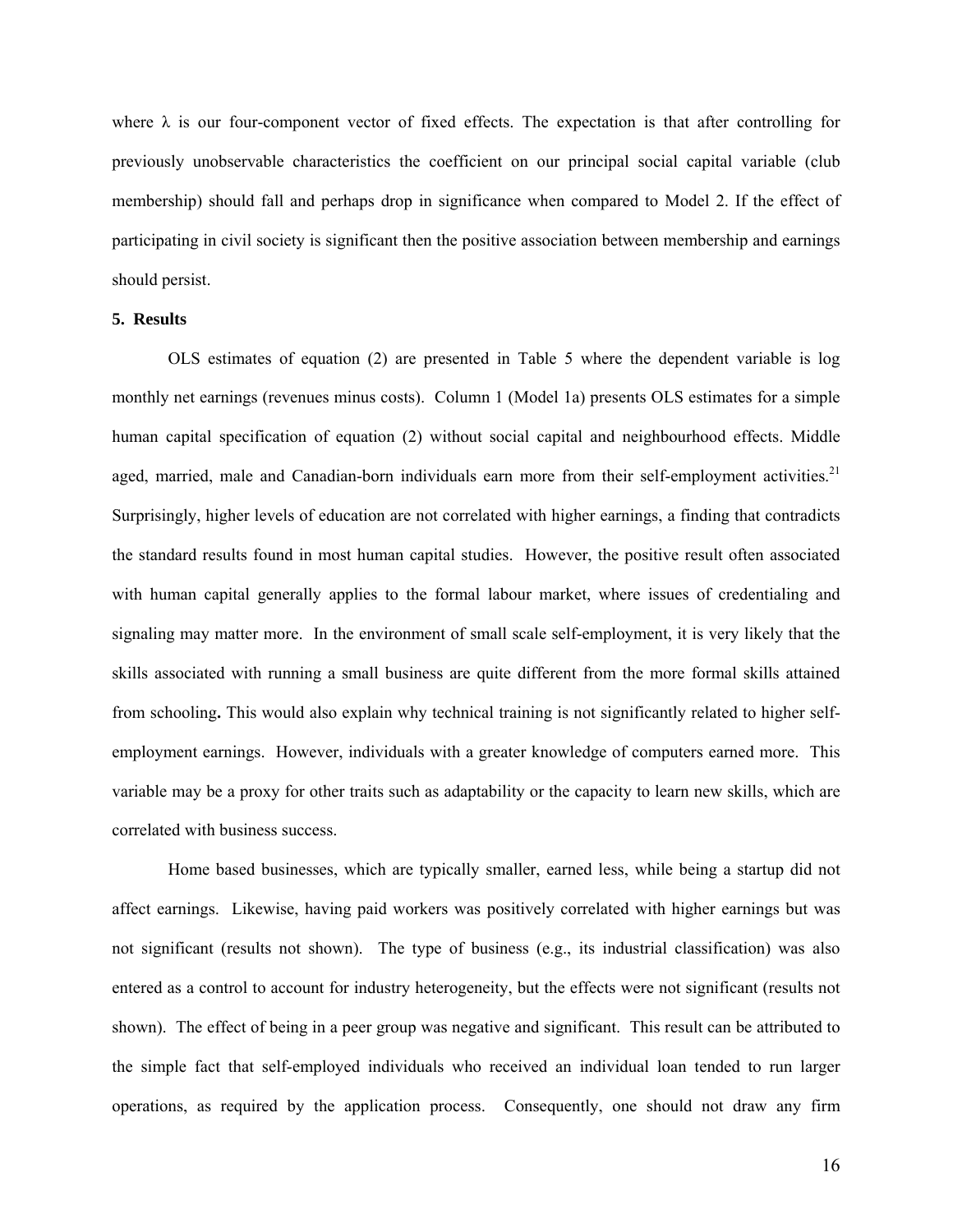conclusions regarding the effect of being in a peer group, in terms of its instrumental, informational or psychological effects, since the peer group dummy variable is actually picking up the simple fact that peer group borrowers run considerably smaller businesses. Lastly, self-employed individuals who had outside sources of income earned less than individuals who relied more heavily on their self-employment earnings.

#### *Does Social Capital Affect Self-Employment Earnings?*

Table 5, column (2) presents OLS estimates for Model 1b. Being a member of a club, team, association or organization that meets fairly regularly was significantly and positively associated with business success. On average, members earned more than non-members. Individuals who stated that connections or contacts were useful earned more than those who believed that contacts or connections were not useful. While both coefficients may be positively biased, the second measure of social capital is particularly problematic. It may simply be the case that those individuals who do better report their business connections as being useful, and hence the result is biased owing to simultaneity. Lastly, knowing neighbors well was associated with lower monthly net-earnings, albeit the effect was insignificant. However, for home-based businesses, the interaction with knowledge of neighbors was positively related to earnings (again insignificant). This suggests that weak, rather than strong locally rooted ties, are more important for non-home based businesses. The net effect of knowing your neighbors well was marginally positive for homeowners.

#### *Do Neighbourhood Characteristics Affect Self-Employment Earnings?*

Individuals, who reside and/or work in neighbourhoods where there is a greater proportion of people with education levels beyond a high school diploma, earned significantly more than otherwise similar individuals. Traditional urban neighbourhoods (those built before 1960) also had positive effects on net-earnings, as did the greater proportion of residents owning homes or apartments.<sup>22</sup>

While it is clear that there is a correlation between neighbourhood effects and self-employment earnings, it is difficult to identify which mechanism is at work. Are neighbourhood measures such as education and traditional urban environment picking up the ability to more easily accumulate social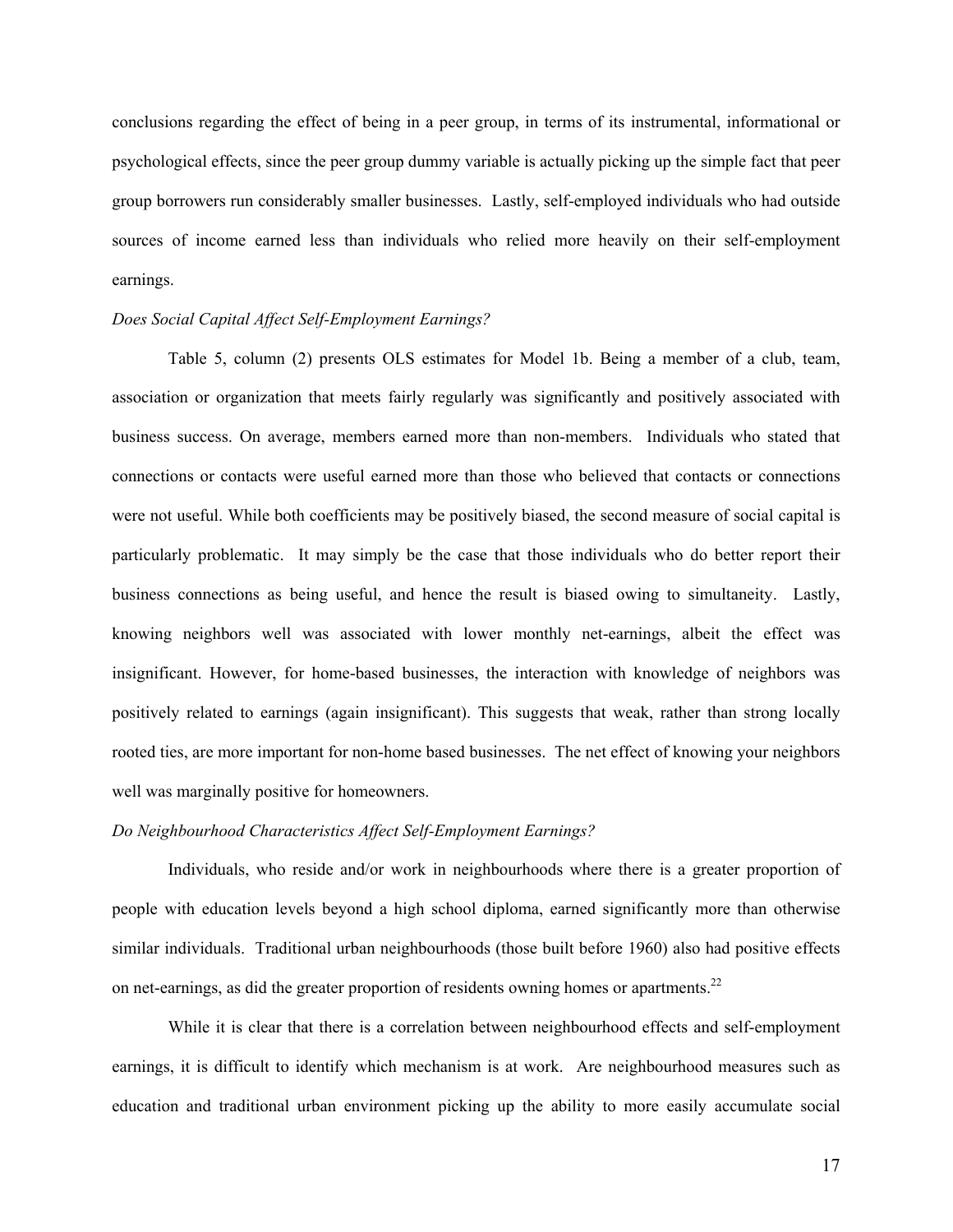capital? Or, are they simply measuring a demand effect? To this end, column (3) presents the estimation results for Model 2. The inclusion of log average neighbourhood income and its change does not remove the significance of the education variable. However, it is clear from the results that neighbourhood education and income are highly collinear, and consequently, the neighbourhood effects should still be interpreted with care.

#### *Is the Club Membership Coefficient Biased?*

As discussed, attributing cause and effect of our social capital measures on earnings is difficult given problems of endogeneity and unobserved individual level heterogeneity. Each is addressed in turn. First, the results of estimating Model 3 with instrumental variables are presented in Table 5, column 4. Three measures of attitudes towards social connections are used as instruments for club membership in the first stage regression (results not shown). The validity of the instruments is partially confirmed by the over identification test statistic: one cannot reject the null hypothesis that the instruments are uncorrelated with the error term. (Davidson and Mackinnon, 1993). The coefficient for club membership is now larger than its OLS counterpart but insignificant. The increase in the magnitude of the club membership coefficient suggests that club membership is exogenous since one would expect the coefficient to fall if simultaneity were present (Narayan and Pritchett, 1997). However, the results suggest that the instruments are weak, at best, given the considerable increase in the magnitude of the standard error for club membership coefficient. The issue of unobserved heterogeneity is addressed by estimating Model 4 (our pseudo-fixed effects regression) and the results are presented in Table 6 (see Table 7 for the list of attitudinal measures). In each case, inclusion of a lengthy set of hard-to-observe attitudinal dummy variables did not dramatically alter the magnitude nor the significance of the social capital variables.

#### **6. Conclusion**

The present study has made a dual contribution to our understanding of microfinance borrowing within highly industrialized settings. First, it explored and described the outcomes of small-scaled selfemployed individuals who accessed loans from Canada's largest non-profit lending organization, something which heretofore we knew very little about. Second, by estimating an earnings function for a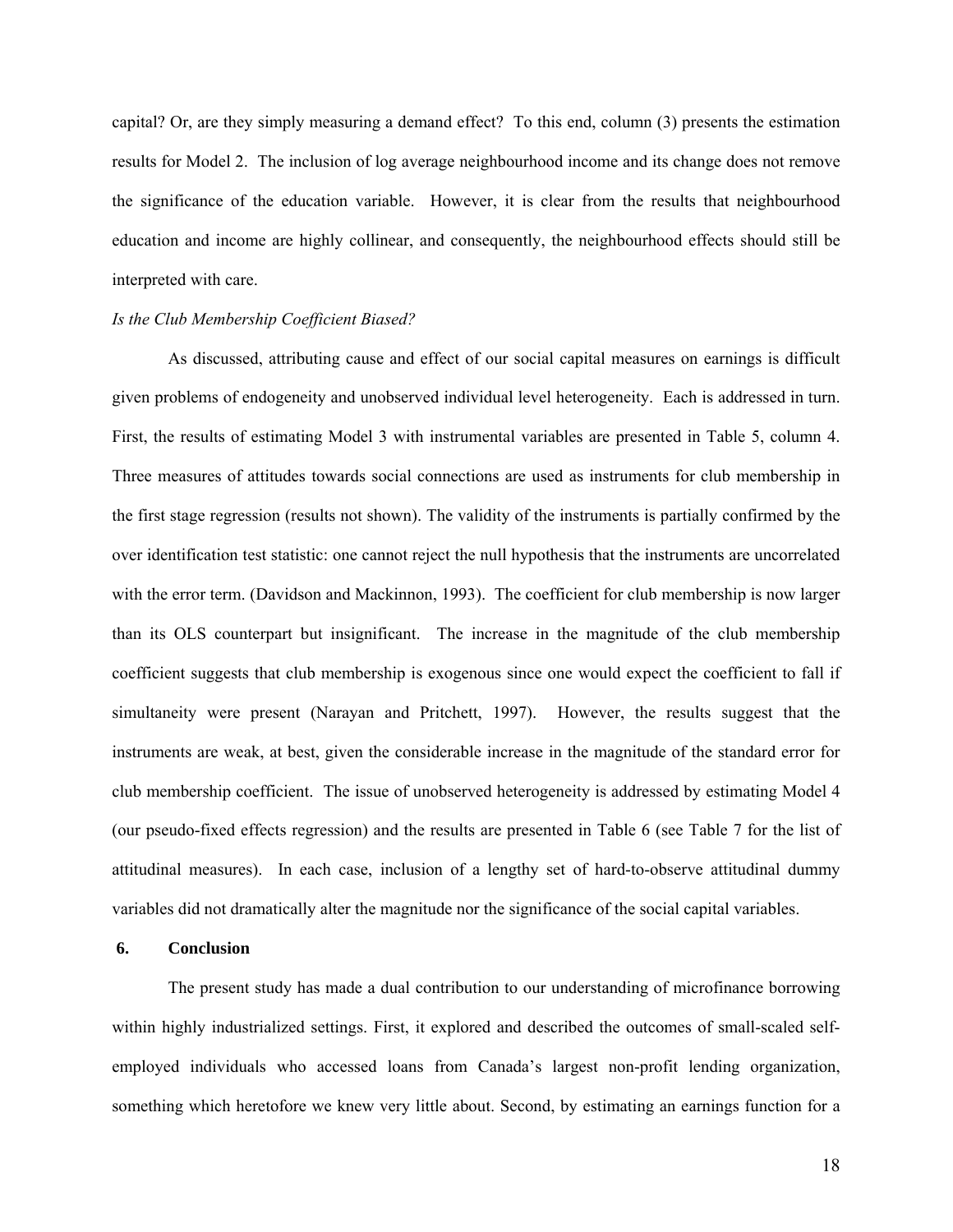sample of self-employed microfinance borrowers, the paper answered one of the three critical questions facing the microfinance literature: namely, what accounts for microborrower success? As demonstrated in the empirical analysis, it appears that otherwise similar individuals (e.g., individuals with the same observable levels of education) do not profit equally from the provision of microcredit. Social capital and other factors that are less observable to lenders – community wide levels of general education and knowledge of computing – all contribute to self-employment success.

Modeling and estimating the factors that contribute to the viability and economic success of these small-scale entrepreneurs is one way for microfinance institutions to design efficient credit screening policies. The present study has shown that individuals with little or no financial collateral may benefit from increased levels of social capital. There are also strong theoretical reasons and some empirical confirmation that demonstrates that only certain urban environments are amenable to small-scale selfemployment success and that neighbourhood characteristics influence individual labour market performance.

The importance of these findings is also heightened by the fact that small-scale self-employment has accounted for a large portion of private sector employment growth throughout the 1990s. Whether this turns out to be a permanent feature of the labour market is still subject to debate (Roy, 1997). However, the fact that microfinance institutions like Calmeadow-Metrofund - which have been common in low-income economies for several decades - are now operating within urban centres lends indirect support to the notion put forth by several writers who link the rise in small-scale self-employment to the emergence of a new tertiary economy and a fundamental change in the overall occupational structure in which the self-employed workforce takes on greater importance as compared to wage earners.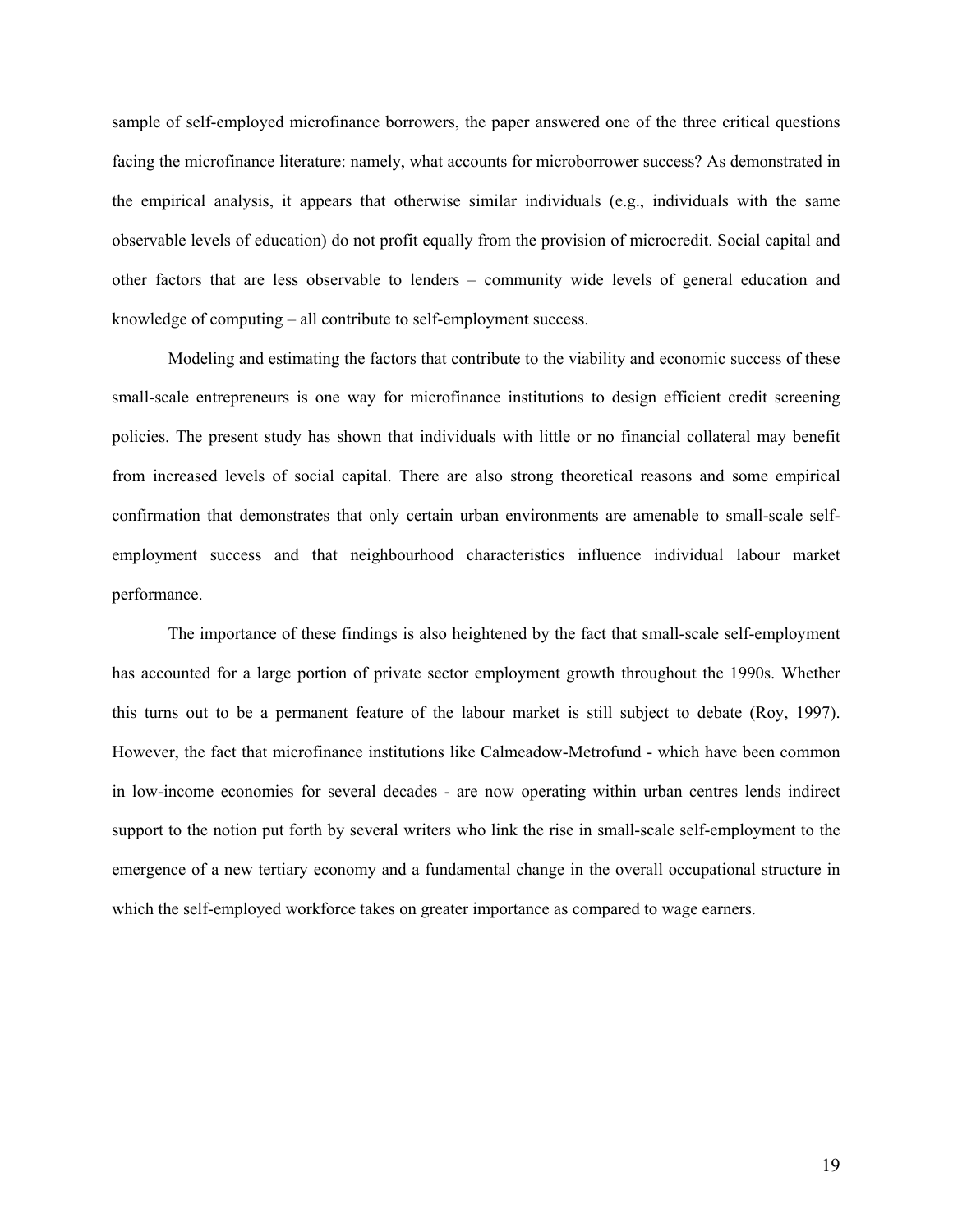#### **References**

- Benabou, R. (1996) "Heterogeneity, Stratification, and Growth: Macroeconomic Implications of Community Structure and School Finance," *American Economic Review* 86, 584-609.
- Borjas, G. (1995) "Ethnicity, Neighbourhoods, and Human-Capital Externalities," *The American Economic Review* 85, 365-390.
- \_\_\_\_\_\_ (1992) "Ethnic Capital and Intergenerational Mobility," *Quarterly Journal of Economics* 107, 123-150.
- Calmeadow (1999) "The State of Microcredit in Canada," report presented to the Department of Finance. Toronto, Calmeadow Research .
- Ciccone, A and R. Hall (1996) "Productivity and the Density of Economic Activity," *American Economic Review* 86, 54-70.
- Crane, J. (1991) "The Epidemic Theory of Ghettos and Neighbourhood Effects on Dropping Out and Teenage Childbearing," *American Journal of Sociology* 96, 1226-1259.
- Corcoran, M., R. Gordon, D. Laren and G. Solon (1989) "Effects of Family and Community Background on Men's Economic Status," *NBER Working Paper* No. 2896.
- Coleman, J. (1988) "Social Capital in the Formation of Human Capital," *American Journal of Sociology* 94, S95-S120.
- Darity, W. and A. Goldsmith (1996) "Social Psychology, Unemployment and Macroeconomics," *Journal of Economic Perspectives* 10, 121-140.
- Davidson, R. and J. MacKinnon (1993) *Estimation and Inference in Econometrics.* New York: Oxford University Press.
- DiPasquale, D. and E. Glaeser (1999) "Incentives and Social Capital: Are Homeowners Better Citizens?" *Journal of Urban Economics* 45, 354-384*.*
- Duany, A. and E. Plater-Zyberk (1992) "The Second Coming of the Small Town," *Wilson Quarterly* 16, 97-100.
- Durlauf, S. (1994) "Spillovers, Stratification, and Inequality," *European Economic Review* 38, 836-845.
- Evans, D. and L. Leighton (1989) "Some Empirical Aspects of Entrepreneurship," *American Economic Review* 79, 519-535.
- Fukuyama, F. (1995) *Trust*. New York: Free Press.
- Galor, O. and J. Zeira (1993) "Income Distribution and Macroeconomics," *Review of Economic Studies* 60, 35-52.
- Glaeser, E., D. Laibson, and B. Sacerdote (2000) "The Economic Approach to Social Capital?" *NBER Working Paper* No.7728.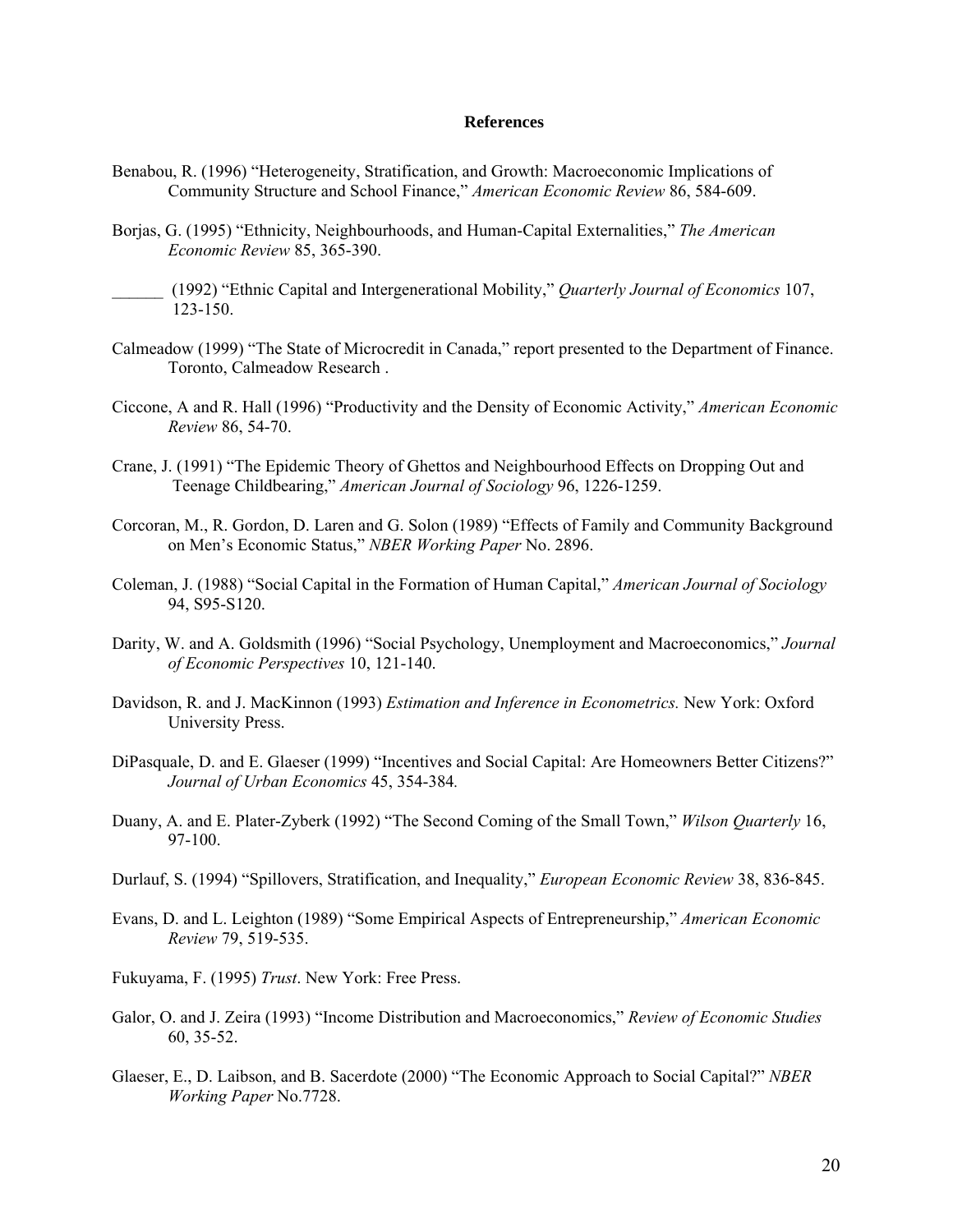- Glaeser, E., D. Laibson, J. Scheinkman and C. Soutter (1999) "What is Social Capital?" *NBER Working Paper* No.7216.
- Glaeser. E. (1998) "Are Cities Dying?" *Journal of Economic Perspectives* 12, 139-160.
- Glaeser, E., J. Scheinkman and A. Shleifer (1993) "Economic Growth in a Cross Section of Cities," *Journal of Monetary Economics* 36, 117-43.
- Granovetter, M. (1973) "The Strength of Weak Ties" *American Journal of Sociology* 78, 1360-1380.
- Helliwell, J. (1996) "Do Borders Matter for Social Capital? Economic Growth and Civic Culture in U.S. States and Canadian Provinces," *NBER Working Paper* No.5863.
- Hirschman, A. (1970) *Exit, Voice and Loyalty*. Cambridge, Mass: Harvard University Press.
- Holzer, H. (1987) "Hiring Procedures in the Firm: Their Economic Determinants and Outcomes," *NBER Working Paper* No.2185.
- Ihlanfeldt, K. (1997) "Information on the Spatial Distribution of Job Opportunities within Metropolitan Areas," *Journal of Urban Economics* 41, 218-242.
- Jacobs, J. (1961) *The Death and Life of Great American Cities*. New York: Vintage.
- Laporta, R., F. Lopez-de-Silanes, A. Schleifer and R. Vishny (1996) "Trust in Large Organizations," *NBER Working Paper* No. 5864.
- Malaccio, J., L. Haddad and J. May (1999) "Social Capital and Income Generation in South Africa, 1993- 1998," FCND Discussion Paper No. 71.
- McKernan, S-M. (Forthcoming) "The Impact of Micro-Credit Programs on Self-Employment Profits: Do Non Credit Program Aspects Matter?" *Review of Economics and Statistics*.
- Montgomery, J. (1991) "Social Networks and Persistent Inequality in the Labor Market: Toward an Economic Analysis," *American Economic Review* 81, 1408-1418.
- Morduch, J. (1998) "The Microfinance Schism," Hoover Institution, Unpublished draft.
	- \_\_\_\_\_\_\_\_\_ (1999) "The Microfinance Promise," *Journal of Economic Literature* 37, 1569-1614.
- Narayan, D. and L. Pritchett (1997) "Cents and Socialability: Household Income and Social Capital in Rural Tanzania," World Bank, mimeo.
- OECD (1995) "Self-Employment Programmes for the Unemployed," in *Papers and Proceedings from a Joint US Department of Labor/OECD International Conference*, Paris: Organization for Economic Co-operation and Development.
- Pitt, M and S.R. Khandker (1998) "The Impact of Group-Based Credit Programs on Poor Households in Bangladesh: Does the Gender of Participants Matter?" *Journal of Political Economy* 106:5, 958- 996.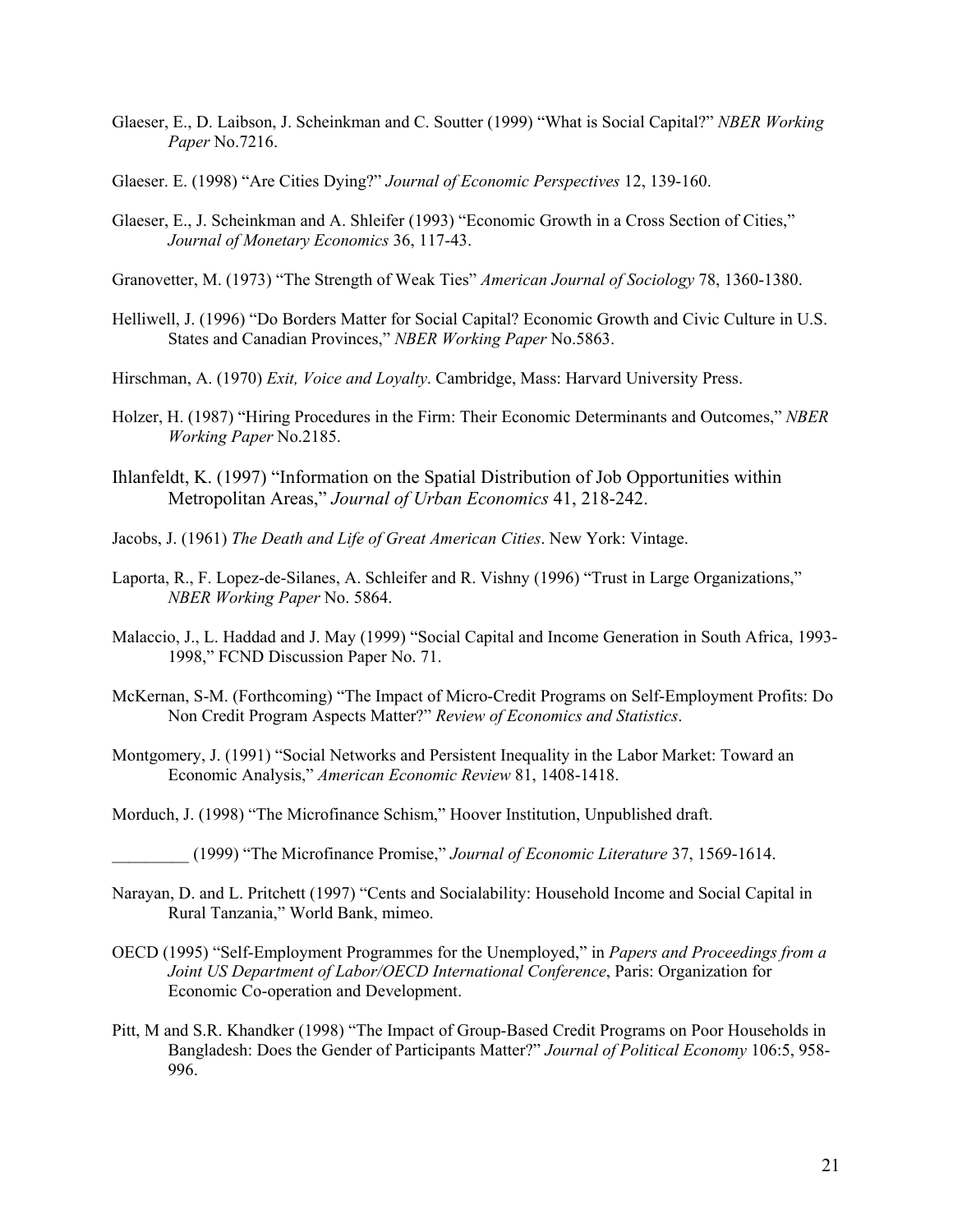- Portes, A. (1998) "Social Capital: It's Origins and Applications in Contemporary Society," *Annual Review of Sociology* 24: 1-24.
- Putnam, R. (1993) *Making Democracy Work: Civic Traditions in Modern Italy* Princeton: Princeton University Press.
- Quigley, J. (1998) "Urban Diversity and Economic Growth," *Journal of Economic Perspectives* 12, 127- 138.
- Roy, S. (1997) "The Growth of Own-Account self-employment in Canada: Three Challenges for Government," *Collective Bargaining Review,* 79-89.
- Sanders, J. and V. Nee (1996) "Immigrant self-employment: The Family as Social Capital and The Value of Human Capital," *American Sociological Review* 61, 231-49.
- Spence, A. (1974) *Market Signaling: Informational Transfer in Hiring and Related Screening Processes.* Cambridge, MA: Harvard University Press.
- Wilson, W.J. (1987) *The Truly Disadvantaged,* University of Chicago Press: Chicago IL.
- Woolcock, M. (1998) "Social Capital and Economic Development: Toward a Theoretical Synthesis and Policy Framework," *Theory and Society* 27: 151-208.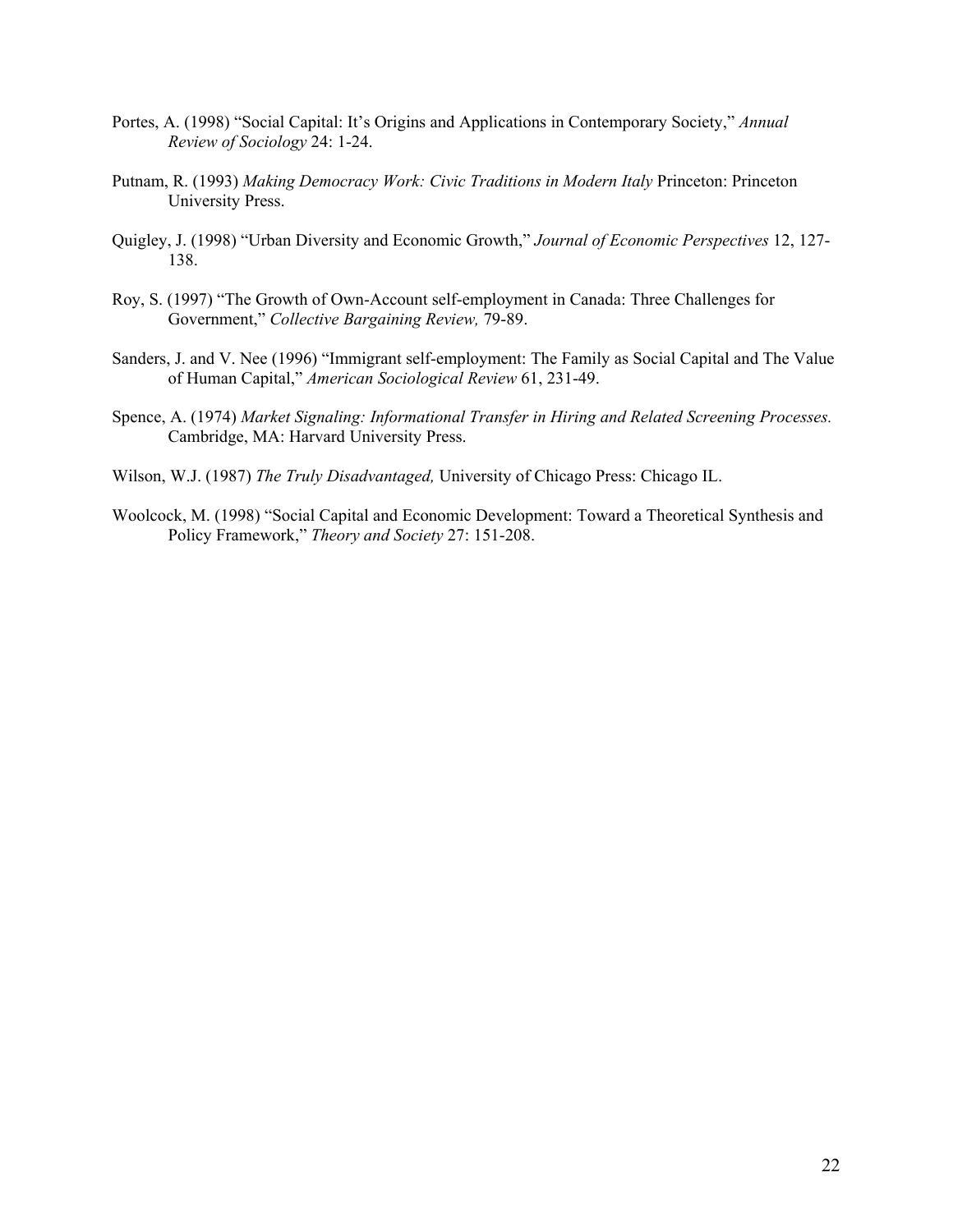|                                                                                                                                       | All<br>Clients                                                                    | Group<br>Clients                                                              | Individual<br>Clients                                                            |  |
|---------------------------------------------------------------------------------------------------------------------------------------|-----------------------------------------------------------------------------------|-------------------------------------------------------------------------------|----------------------------------------------------------------------------------|--|
| Demographic                                                                                                                           |                                                                                   |                                                                               |                                                                                  |  |
| Male<br>Female                                                                                                                        | 44.4<br>55.6                                                                      | 45.3<br>54.7                                                                  | 32.6<br>67.4                                                                     |  |
| Caucasian<br>E. Europe<br>W. Europe<br>Arabic<br>African<br>Caribbean<br>East Asian<br>South Asian<br>Hispanics<br>Other<br>Immigrant | 41.2<br>1.0<br>$0.8\,$<br>0.6<br>30.8<br>6.0<br>2.7<br>3.3<br>12.3<br>1.3<br>52.8 | 43.2<br>1.0<br>0.9<br>0.5<br>28.9<br>6.3<br>2.9<br>2.5<br>12.5<br>1.4<br>52.3 | 28.6<br>0.0<br>0.0<br>2.4<br>57.1<br>2.4<br>0.0<br>0.0<br>9.5<br>$0.0\,$<br>60.0 |  |
| Native-born<br>Single<br>Married<br>Divorced                                                                                          | 47.2<br>52.3<br>32.1<br>8.4                                                       | 47.7<br>52.1<br>31.8<br>8.3                                                   | 40.0<br>54.8<br>35.7<br>4.5                                                      |  |
| Other<br>Average Age (years)<br>Average Number<br>of dependents                                                                       | 7.4<br>41.8<br>1.8                                                                | 7.9<br>41.7<br>1.8                                                            | 5.0<br>43.0<br>1.4                                                               |  |
| Human Capital                                                                                                                         |                                                                                   |                                                                               |                                                                                  |  |
| University<br>College<br>High School<br>Less than<br>high school                                                                      | 31.6<br>31.6<br>32.5<br>4.3                                                       | 30.7<br>32.0<br>33.2<br>4.1                                                   | 48.0<br>24.0<br>20.0<br>$8.0\,$                                                  |  |
| Has Skills Training in<br><b>Business Activity</b>                                                                                    | 36.1                                                                              | 35.5                                                                          | 45.2                                                                             |  |
| Knowledge of Computers<br>(seven point scale)                                                                                         | 5.4                                                                               | 5.4                                                                           | 5.6                                                                              |  |

### **Table 1: Characteristics of Clients** (% unless otherwise noted)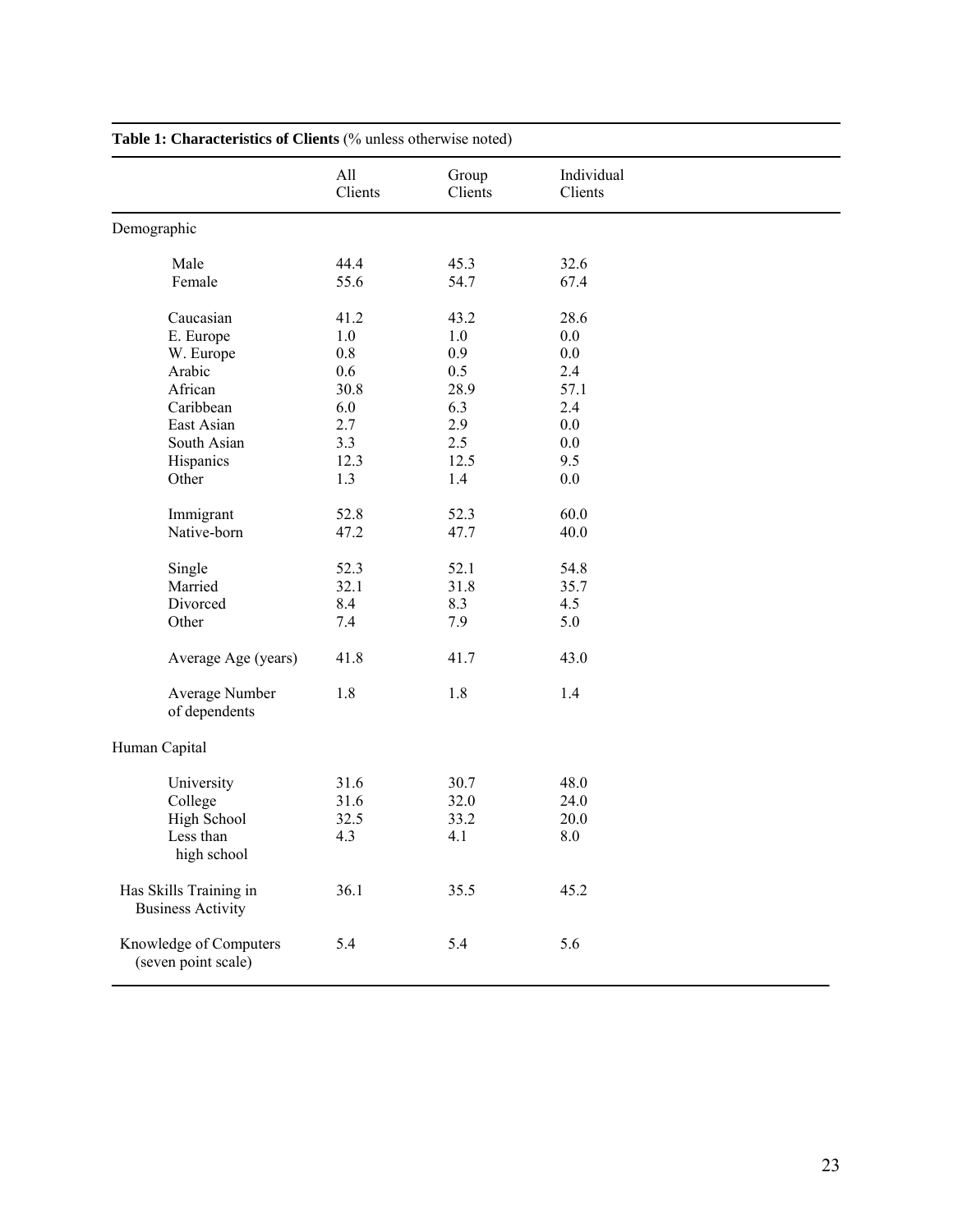|                                         | All<br>Clients | Group<br>Clients | Individual<br>Clients |  |
|-----------------------------------------|----------------|------------------|-----------------------|--|
| Household Wealth (dollars)              |                |                  |                       |  |
| Monthly Income<br>Assets                | 1635<br>13509  | 1565<br>12769    | 2464<br>21722         |  |
| Liabilities<br>Net Worth                | 7521<br>6778   | 6719<br>6116     | 16623<br>5482         |  |
| Importance of Business Income           |                |                  |                       |  |
| Only source                             | 24.4           | 24.6             | 23.1                  |  |
| Major source                            | 15.0           | 14.6             | 19.2                  |  |
| Supplement                              | 60.6           | 60.9             | 57.7                  |  |
| Sources of Credit                       |                |                  |                       |  |
| None                                    | 40.0           | 39.9             | 41.5                  |  |
| <b>Bank</b>                             | 2.7            | 2.7              | 2.4                   |  |
| Credit Cards                            | 44.9           | 44.7             | 46.3                  |  |
| Family/Friends                          | 5.6            | 6.1              | 0.0                   |  |
| Other                                   | 1.2            | 1.3              | 0.0                   |  |
| <b>Multiple Sources</b>                 | 5.6            | 5.3              | 9.8                   |  |
| Business Statistics (dollars / monthly) |                |                  |                       |  |
| Revenues                                | 2682           | 2429             | 5862                  |  |
| Costs                                   | 1847           | 1625             | 4807                  |  |
| Profits                                 | 1258           | 1256             | 1289                  |  |
| Ownership Type                          |                |                  |                       |  |
| Sole Proprietorship                     | 89.5           | 89.7             | 87.5                  |  |
| Partnership                             | 4.5            | 4.6              | 5.0                   |  |
| Incorporated                            | 4.4            | 4.0              | 7.5                   |  |
| Other                                   | 1.4            | 1.7              | 0.0                   |  |
| <b>Startup Business</b>                 | 31.9           | 33.1             | 15.0                  |  |
| Age of business (months)                | 24.9           | 24.0             | 38.4                  |  |
| <b>Business Location</b>                |                |                  |                       |  |
| Home                                    | 74.0           | 75.2             | 62.5                  |  |
| Store/Shop                              | 11.0           | 10.5             | 17.5                  |  |
| Other                                   | 15.0           | 14.3             | 20.0                  |  |

#### **Table 2: Household and Business Characteristics** (% unless otherwise noted)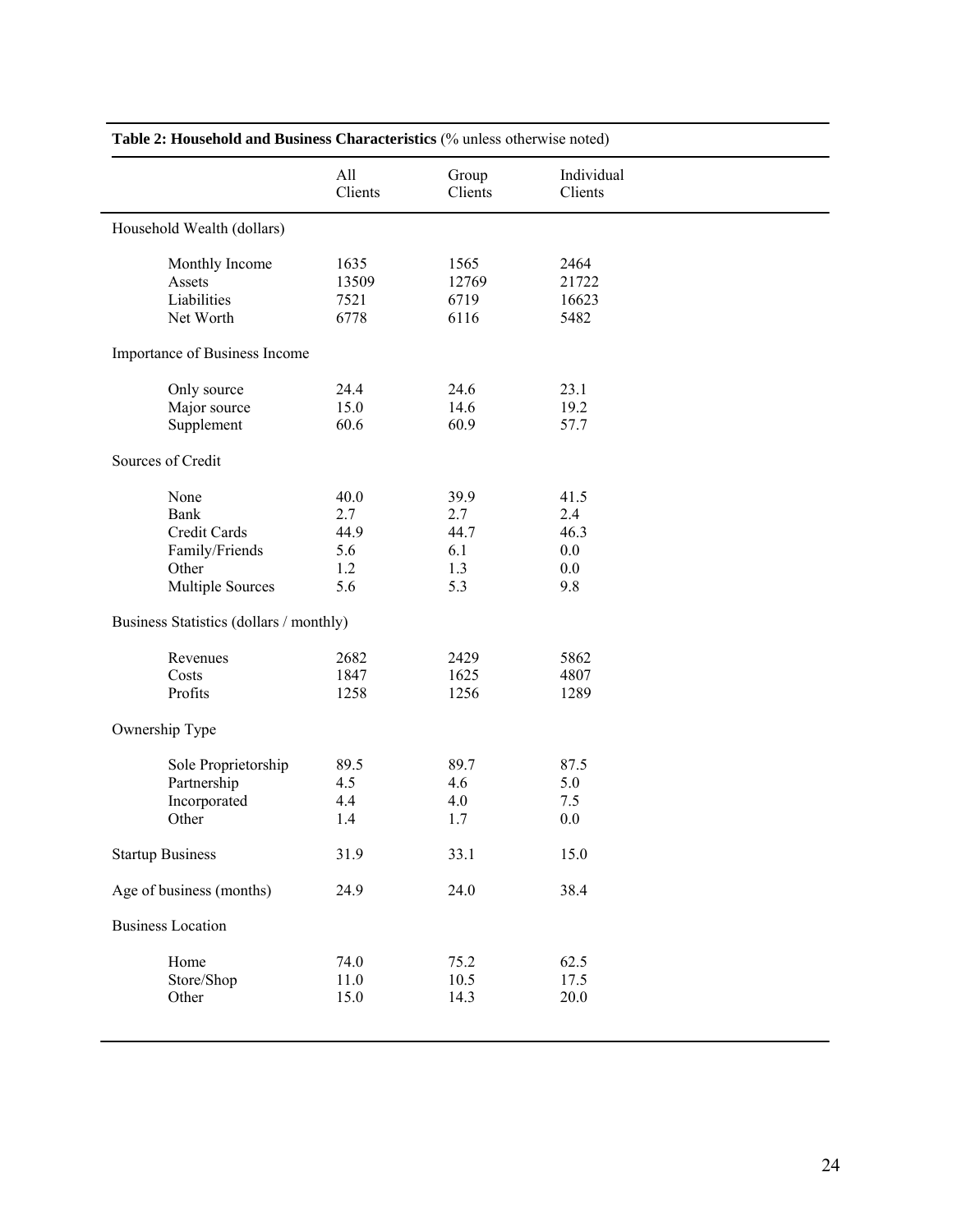| Table 3: Survey Data: (% unless otherwise noted)                              |                              |                              |                                |  |
|-------------------------------------------------------------------------------|------------------------------|------------------------------|--------------------------------|--|
|                                                                               | All<br>Clients               | Group<br>Clients             | Individual<br>Clients          |  |
| Are you a member of team, club,<br>association or organisation                |                              |                              |                                |  |
| Yes<br>No                                                                     | 48.7<br>51.3                 | 48.8<br>51.2                 | 48.0<br>52.0                   |  |
| How well do you know your<br>neighbours?                                      |                              |                              |                                |  |
| Very well<br>Well<br>Slightly<br>Not very well                                | 20.9<br>25.1<br>30.6<br>23.5 | 20.9<br>23.3<br>30.6<br>25.1 | 20.8<br>45.8<br>29.2<br>4.2    |  |
| How helpful are your business<br>connections?                                 |                              |                              |                                |  |
| Very important<br>Somewhat important<br>Somewhat unimportant<br>Not important | 66.1<br>25.2<br>6.7<br>1.9   | 66.4<br>24.2<br>7.3<br>2.1   | 62.5<br>37.5<br>$0.0\,$<br>0.0 |  |

#### **Table 4: Club Membership, Attitudes and Self-Employment Earnings\***

| Borrower has<br>Club Membership |                     | Borrower Thinks Club Membership is Important |
|---------------------------------|---------------------|----------------------------------------------|
|                                 | Yes                 | N <sub>0</sub>                               |
| Yes                             | 1104.95<br>(643.00) | 1118.69<br>(650.00)                          |
| No                              | 636.41<br>(462.00)  | 867.03<br>(470.00)                           |

\* Numbers represent means (parentheses indicate median) of net monthly earnings.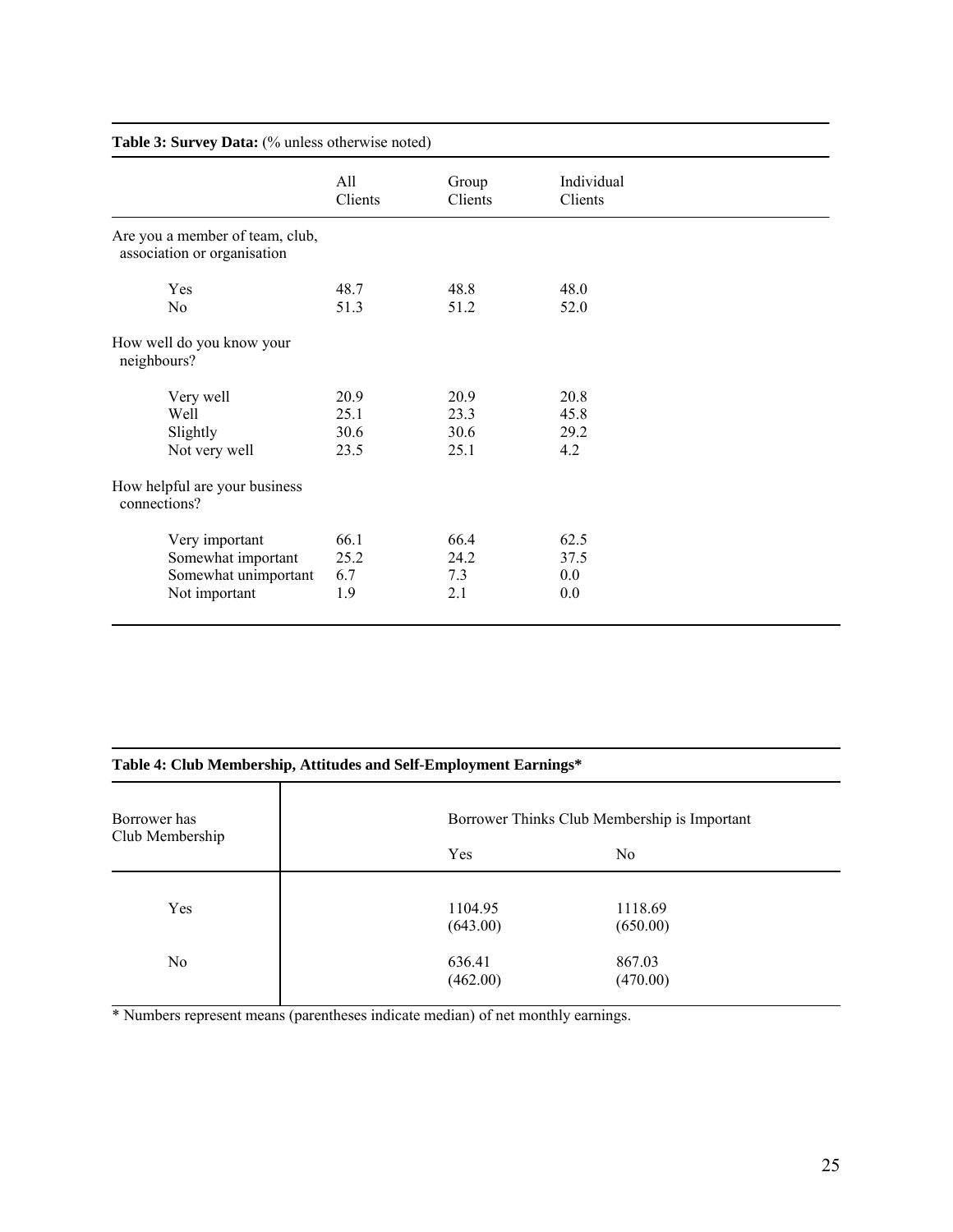| Variable                                                              | Model $(1a)$<br><b>OLS</b> | Model $(1b)$<br><b>OLS</b> | Model $(2)$<br><b>OLS</b> | Model $(3)$<br>IV |
|-----------------------------------------------------------------------|----------------------------|----------------------------|---------------------------|-------------------|
| Demographic                                                           |                            |                            |                           |                   |
| [Age $\leq$ 30]                                                       |                            |                            |                           |                   |
| Age 31-40                                                             | $0.3278*$                  | 0.2438                     | 0.2386                    | 0.2180            |
|                                                                       | (0.1838)                   | (0.1855)                   | (0.1844)                  | (0.2425)          |
| Age 41-50                                                             | $0.3362*$                  | 0.2921                     | $0.2911*$                 | 0.2680            |
|                                                                       | (0.1789)                   | (0.1818)                   | (0.1811)                  | (0.2324)          |
| Age 51-60                                                             | $0.5246**$                 | $0.5048**$                 | $0.5225**$                | $0.4936**$        |
|                                                                       | (0.2120)                   | (0.2137)                   | (0.2146)                  | (0.2275)          |
| Age $61+$                                                             | $-0.6110*$                 | $-0.6601**$                | $-0.6274**$               | $-0.6886*$        |
|                                                                       | (0.3161)                   | (0.2980)                   | (0.3001)                  | (0.3413)          |
| Married                                                               | $0.2049*$                  | 0.1996                     | 0.1897                    | 0.1970            |
|                                                                       | (0.1231)                   | (0.1245)                   | (0.1249)                  | (0.1238)          |
| Male                                                                  | $0.3653**$                 | $0.3530**$                 | $0.3540**$                | $0.3472**$        |
|                                                                       | (0.1280)                   | (0.1259)                   | (0.1260)                  | (0.1327)          |
| Immigrant                                                             | $-0.3609**$                | $-0.3341**$                | $-0.3455**$               | $-0.3167**$       |
|                                                                       | (0.1196)                   | (0.1195)                   | (0.1209)                  | (0.1518)          |
| Human Capital                                                         |                            |                            |                           |                   |
| [ <high school]<="" td=""><td></td><td></td><td></td><td></td></high> |                            |                            |                           |                   |
| University                                                            | $-0.2342$                  | $-0.2920$                  | $-0.2875$                 | $-0.3088$         |
|                                                                       | (0.1813)                   | (0.1809)                   | (0.1818)                  | (0.2047)          |
| College                                                               | $-0.0817$                  | $-0.1140$                  | $-0.1242$                 | $-0.1115$         |
|                                                                       | (0.1811)                   | (0.1770)                   | (0.1761)                  | (0.1771)          |
| High School                                                           | $-0.2005$                  | $-0.2028$                  | $-0.1955$                 | $-0.1938$         |
|                                                                       | (0.1776)                   | (0.1774)                   | (0.1780)                  | (0.1838)          |
| <b>Technical Training</b>                                             | 0.0686                     | 0.0588                     | 0.0471                    | 0.0294            |
|                                                                       | (0.1234)                   | (0.1221)                   | (0.1227)                  | (0.1892)          |
| Knowledge of                                                          | $0.1261**$                 | $0.1271**$                 | $0.1312**$                | $0.1283**$        |
| Computers                                                             | (0.0517)                   | (0.0522)                   | (0.0524)                  | (0.0536)          |
| <b>Business Characteristics</b>                                       |                            |                            |                           |                   |
| Home-based                                                            | $-0.4384**$                | $-0.3975**$                | $-0.3987**$               | $-0.4193*$        |
|                                                                       | (0.1530)                   | (0.1817)                   | (0.1818)                  | (0.2095)          |
| Startup                                                               | 0.0322                     | 0.0445                     | 0.0408                    | 0.0603            |
|                                                                       | (0.1387)                   | (0.1400)                   | (0.1400)                  | (0.1633)          |
| Peer Loan                                                             | $-1.0421**$                | $-0.9512**$                | $-1.0264**$               | $-0.9427**$       |
|                                                                       | (0.4662)                   | (0.4520)                   | (0.4491)                  | (0.4412)          |
| Loan Size                                                             | $-0.0463$                  | $-0.0316$                  | $-0.0372$                 | $-0.0253$         |
|                                                                       | (0.0582)                   | (0.0619)                   | (0.0618)                  | (0.0693)          |
| <b>Outside Employment</b>                                             | $-0.2547*$                 | $-0.2621**$                | $-0.2667**$               | $-0.2780*$        |
|                                                                       | (0.1309)                   | (0.1306)                   | (0.1304)                  | (0.1545)          |

**Table 5: Regression Coefficients (Standard Errors): Dependent Variable Log Net Monthly Earnings** 

Huber\White\sandwich estimators of the variance are utilized. \*\* Significant at 5 percent level.

\* Significant at 10 percent level.

 $\overline{a}$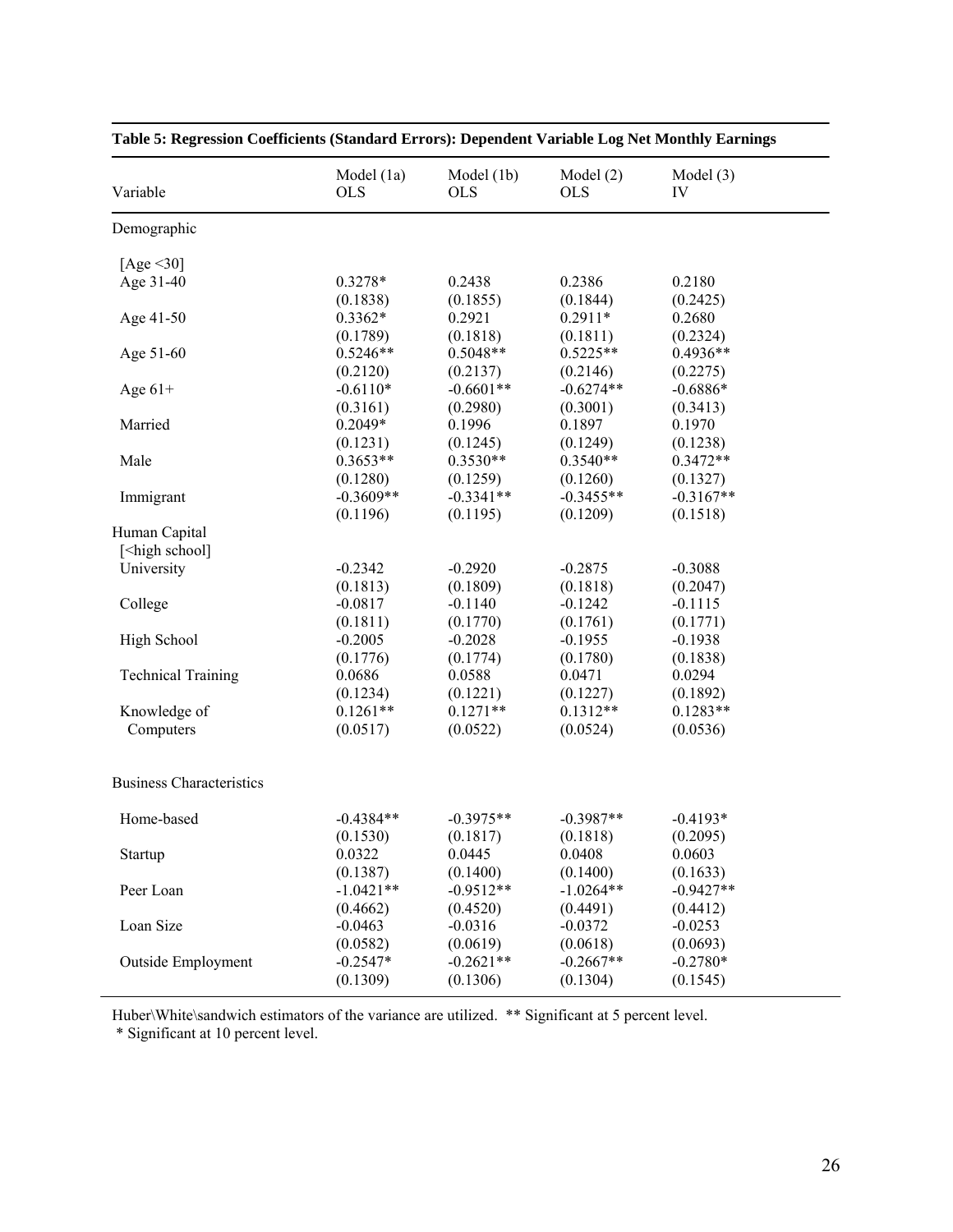| Variable                                               | Model $(1a)$<br><b>OLS</b> | Model $(1b)$<br><b>OLS</b> | Model $(2)$<br><b>OLS</b> | Model $(3)$<br>IV       |
|--------------------------------------------------------|----------------------------|----------------------------|---------------------------|-------------------------|
| Neighbourhood Effects                                  |                            |                            |                           |                         |
| <b>Traditional Neighbourhood</b>                       |                            | 0.0297<br>(0.1204)         | 0.0640<br>(0.1309)        | 0.0301<br>(0.1205)      |
| Proportion pop w/ less<br>than high school             |                            | $-1.3208**$<br>(0.5383)    | $-2.5533**$<br>(0.9927)   | $-1.3169**$<br>(0.5408) |
| Proportion home ownership                              |                            | 0.1554<br>(0.4035)         | 0.1778<br>(0.4103)        | 0.1355<br>(0.4249)      |
| Log average neighbourhood<br>household income          |                            |                            | $-0.6707$<br>(0.4979)     |                         |
| $\Delta$ log average neighbourhood<br>household income |                            |                            | $-0.0512$<br>(0.6716)     |                         |
| Social Capital                                         |                            |                            |                           |                         |
| Member of Group/Club/                                  |                            | $0.3571**$                 | $0.3671**$                | 0.6579                  |
| Association                                            |                            | (0.1633)                   | (0.1638)                  | (1.5374)                |
| <b>Business Contacts Useful</b>                        |                            | $0.4364*$                  | $0.4663**$                | 0.3880                  |
|                                                        |                            | (0.2336)<br>$-0.3573$      | (0.2368)<br>$-0.3267$     | (0.3391)<br>$-0.3563$   |
| Knows Neighbours Well                                  |                            | (0.2786)                   | (0.2792)                  | (0.2725)                |
| Knows Neighbours Well                                  |                            | 0.3051                     | 0.2864                    | $-0.3303$               |
| * home-based                                           |                            | (0.3275)                   | (0.3296)                  | (0.3547)                |
| Constant                                               | 7.1300**                   | $6.7835**$                 | 14.6053**                 | $6.7171**$              |
|                                                        | (0.6338)                   | (0.6869)                   | (5.8092)                  | (0.7329)                |
| $R^2$                                                  | 0.1423                     | 0.1766                     | 0.1803                    | 0.1694                  |
| F-stat                                                 | 3.97                       | 4.27                       | 4.09                      | 3.96                    |
| Prob > F                                               | 0.0000                     | 0.0000                     | 0.0000                    | 0.0000                  |
| Instrument Test (P-value)                              |                            |                            |                           | 0.71                    |
| n                                                      | 430                        | 430                        | 430                       | 430                     |
|                                                        |                            |                            |                           |                         |

#### **Table 5: Regression Coefficients (Std. Err.): Dependent Variable Log Net Monthly Earnings**

Huber\White\sandwich estimators of the variance are utilized. \*\* Significant at 5 percent level.

\* Significant at 10 percent level. Instruments include did the microborrower value membership in a club or organization highly, value living in a neighbourhood where one knows neighbours very well, and did the microborrower denote a willingness to be patient when working with others.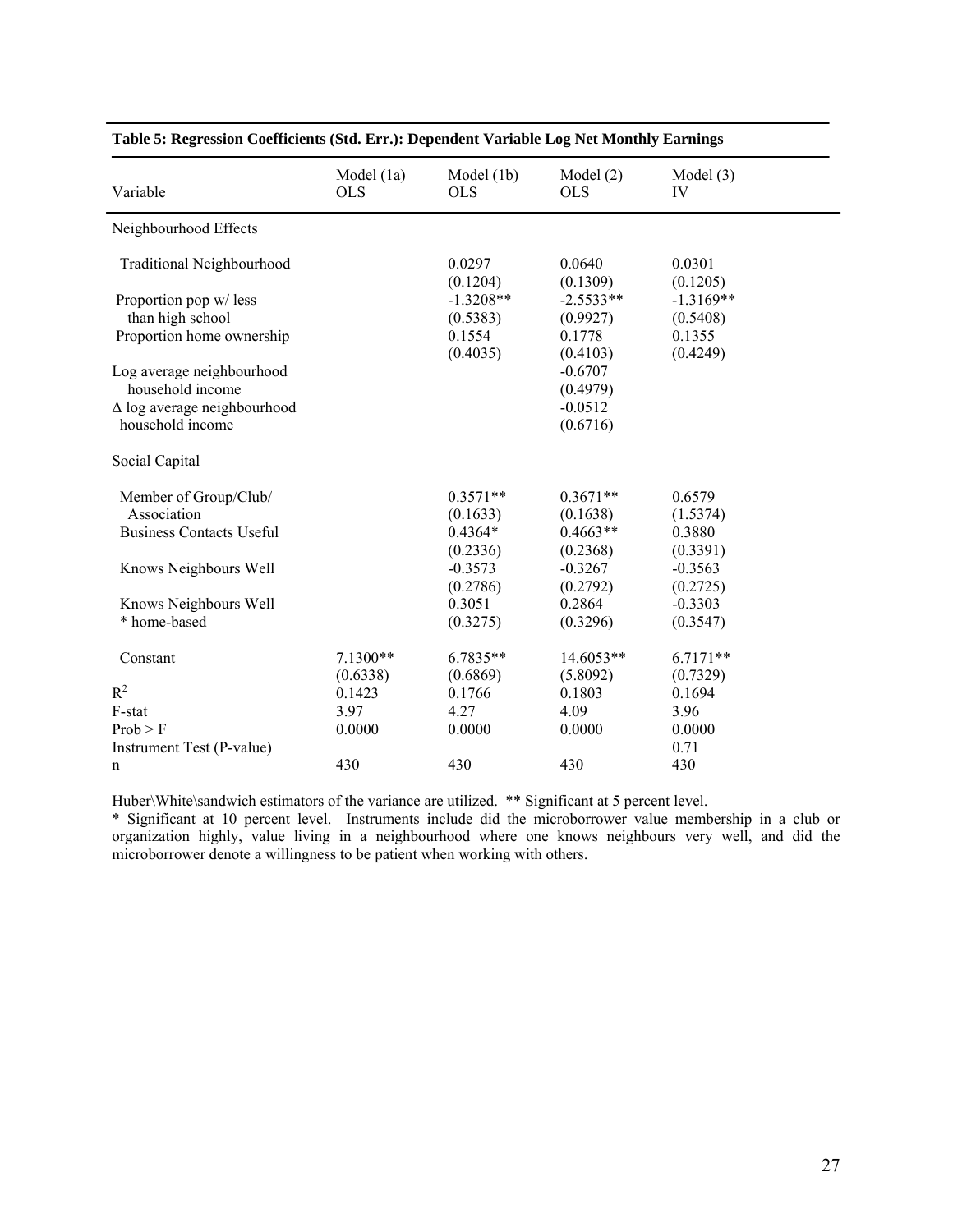|                                                            | Model (4a)                        | Model (4b)                        | Model (4c)                        | Model (4d)                        |
|------------------------------------------------------------|-----------------------------------|-----------------------------------|-----------------------------------|-----------------------------------|
| Neighbourhood Effects                                      |                                   |                                   |                                   |                                   |
| <b>Traditional Neighbourhood</b><br>Proportion pop w/ less | 0.0313<br>(0.1212)<br>$-1.3517**$ | 0.0458<br>(0.1216)<br>$-1.2218**$ | 0.0307<br>(0.1202)<br>$-1.3388**$ | 0.0660<br>(0.1252)<br>$-1.3597**$ |
| than high school                                           | (0.5299)                          | (0.5543)                          | (0.5409)                          | (0.5456)                          |
| Proportion home<br>ownership                               | 0.0940<br>(0.4160)                | 0.1465<br>(0.4059)                | 0.1593<br>(0.4039)                | 0.2069<br>(0.4023)                |
| Social Capital                                             |                                   |                                   |                                   |                                   |
| Member of Group/                                           | $0.3539**$                        | $0.3779**$                        | $0.3539**$                        | $0.3367**$                        |
| Club/Association                                           | (0.1658)                          | (0.1657)                          | (0.1621)                          | (0.1595)                          |
| <b>Business Contacts</b>                                   | $0.4926**$                        | $0.4181*$                         | $0.4432*$                         | $0.4608*$                         |
| Useful                                                     | (0.2365)                          | (0.2433)                          | (0.2378)                          | (0.2457)                          |
| Knows Neighbours<br>Well                                   | $-0.3422$<br>(0.2813)             | $-0.3516$<br>(0.2821)             | $-0.3423$<br>(0.2855)             | $-0.3250$<br>(0.2808)             |
| Knows Neighbours<br>Well* home-based                       | 0.3200<br>(0.3370)                | 0.3266<br>(0.3310)                | 0.3064<br>(0.3365)                | 0.2756<br>(0.3376)                |
|                                                            |                                   |                                   |                                   |                                   |

#### **Table 6: Regression Coefficients (Std. Errs): Dependent Variable Log Net Monthly Earnings**

Huber\White\sandwich estimators of the variance are utilized. \*\* Significant at 5 percent level. \* Significant at 10 percent level. Model specifications listed below

| Table 7: Fixed Effect Characteristics |                                                                                         |                                                                                                                                                                        |  |  |
|---------------------------------------|-----------------------------------------------------------------------------------------|------------------------------------------------------------------------------------------------------------------------------------------------------------------------|--|--|
| Model                                 |                                                                                         | Categorical Variables                                                                                                                                                  |  |  |
|                                       | Model (4a) Attitudes towards social capital:                                            | Being a member of a group is important<br>Living in a neighbourhood where you know a lot of<br>people is important.<br>Trust in group<br>Feel obligation to peer group |  |  |
|                                       | Model (4b) Attitudes towards self-employment:                                           | How important was need to be own boss<br>I would rather be employed full time<br>I am confident of business success<br>Lack of paid employment opportunities           |  |  |
|                                       | Model (4c) Attitudes towards social connections:                                        | How helpful are your business contacts<br>I can count on my friends and family<br>Business connections are important                                                   |  |  |
|                                       | Model (4d) Attitudes towards work (the following<br>are important for business success) | Hard Work<br>Willingness to take risks<br>Patience in working with others<br>Self-reliance<br>Willingness to ask for advice<br>Enjoy challenges                        |  |  |

#### **Table 7: Fixed Effect Characteristics**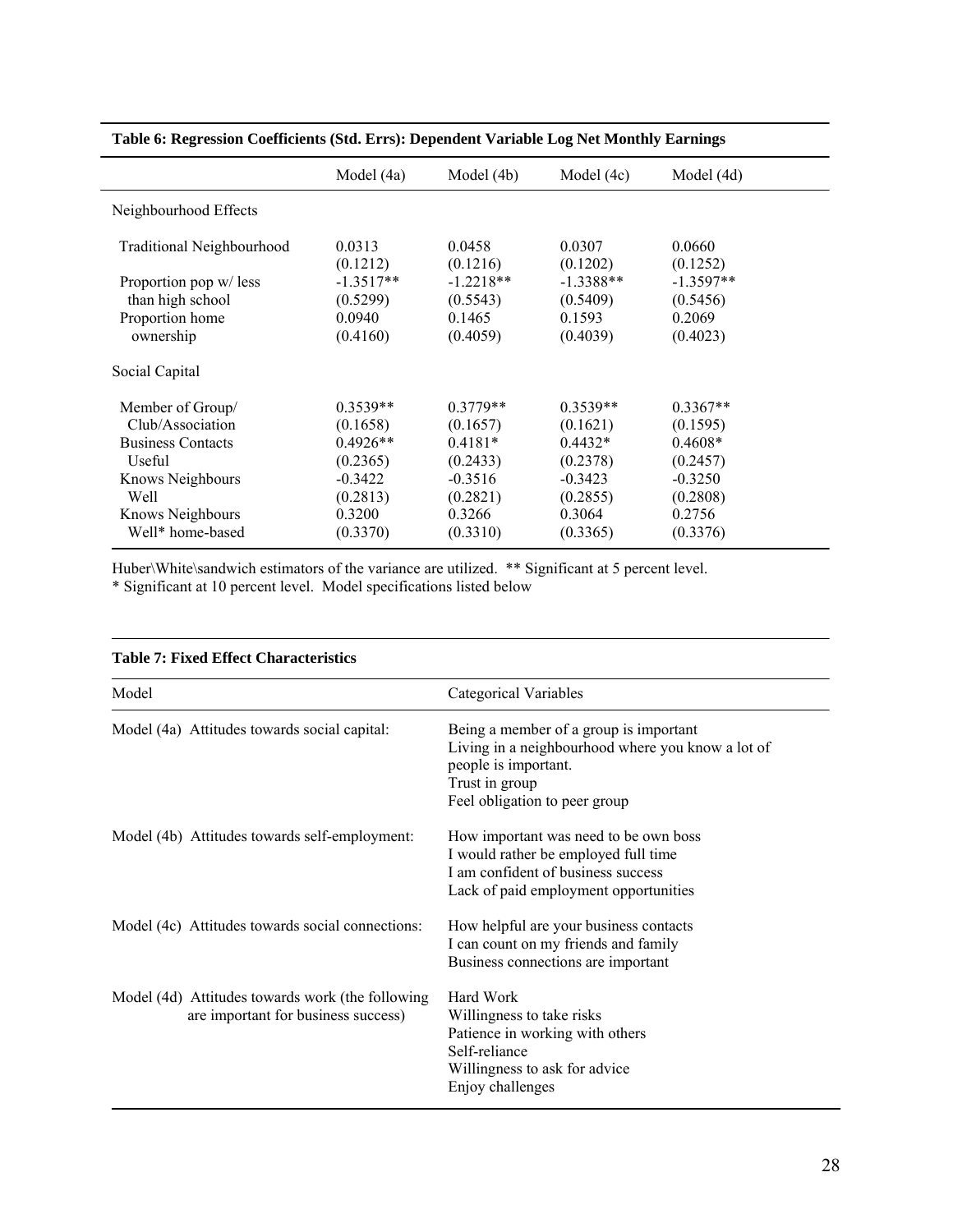$\frac{1}{1}$ 

 In Canada alone there are at least 43 microfinance institutions (Calmeadow, 1999). **<sup>2</sup>** The term 'small-scale self-employment' primarily captures own-account incorporated/unincorporated selfemployed workers, but also encompasses very small employers with less than two paid employees. The term smallscale self-employed is used synonymously in the text with other terms such as micro-entrepreneur, micro-enterprise and the low income self-employed.

<sup>3</sup> Pitt and Kandker (1998) and Signe-Mary McKernan (forthcoming) have examined the 'credit' and 'non-credit' effects of microlending on borrower profitability.<br><sup>4</sup> See Evans and Leighton (1989) for a standard treatment.

<sup>4</sup> See Evans and Leighton (1989) for a standard treatment.<br><sup>5</sup> Darity and Goldsmith (1996) summarize the empirical and theoretical evidence demonstrating the positive relationship between psychological well-being and individual productivity. 6

<sup>6</sup> The relevant geographic scope of a "neighbourhood" is the area within which a neighbourhood characteristic effect operates, and thus depends on the externality under consideration. 7

 $\frac{1}{10}$  Indeed, the literature on neighbourhood effects emphasizes the positive (and sometimes negative) spillovers that can prevail as individuals cluster, both voluntarily and involuntarily, into particular neighbourhoods (Borjas, 1992). <sup>8</sup>

<sup>8</sup> Calmeadow Metrofund serves the Metropolitan Toronto region, and lends money to self-employed individuals who have been traditionally neglected by banks and other mainstream financial institutions For example, 30 percent of Calmeadow's client base (see table 2) is composed of start-up businesses (defined as businesses with less than one year of operation). This is a group that traditionally would not be served by most banking institutions given "standard documentation requirements" which imply the need to supply 1-3 years of personal and business financial statements.

<sup>9</sup> For instance, borrowers often provide their receipts for revenues and expenses. Since most of the borrowers operate in the informal sector and are unregistered, there is less of a tendency to underestimate earnings, as compared to survey data that utilizes income tax filing data to measure self-employment earnings. Likewise, fellow group members also scrutinize a borrower's application – if the application form data are not satisfactory, the group can veto that particular borrower's application.<br><sup>10</sup> The survey may have systematically missed those who had moved. It may be that "movers" are associated with a

key independent variable such as lack of social ties and the sample would have misrepresented the "true" distribution of factors like social capital and biased upward the social capital co-efficient. However, a lack of social ties may also prevent mobility. This could be the case if the social ties are weak and located outside the community. If this is so, then alternative places to work and live are not available to those lacking social ties. Hence movers may have more, rather than fewer, social ties and thus our co-efficient on social capital would be biased downwards.<br>Given this ambiguity, the bias on the social capital co-efficient is indeterminate.

<sup>11</sup> This may represent the fact that South and East Asians (in particular) have well-developed informal credit markets within their ethnic community and thus Calmeadow is not a source of credit.

 $12$  This figure is most likely biased upwards significantly. Anecdotal evidence suggests that, while liabilities are well reported (due to their verification), assets are overestimated systematically.

 $^{13}$  Borrowers who posses credit cards are often "maxed out", that is, at their credit limit.<br><sup>14</sup> Neighbourhoods are defined, for the purposes of this study, as Canadian federal electoral districts. In results not presented here, we originally included unrestricted neighbourhood fixed-effect dummies. These results were insignificant and were dropped from our reduced-form specification.<br><sup>15</sup> Using multiple measures of social capital also reduces the problem of measurement error for our key independent

variables. For instance, membership in a group or organization can be quantified by adding up the total number of club memberships. This is an imperfect proxy, however, as it is very difficult to know if individuals make a quantity-quality tradeoff with respect to social ties. Consequently, virtually any single quantification of social capital is a potential oversimplification of an otherwise complicated measure.

 $16$  More specifically, the idea behind the knowledge of neighbor variable is that individuals with strong ties inside their own locality are more isolated from weak tie relationships that are needed for business success. The contingency argument is that those businesses rooted in their local community and operating out of the home (the interaction term) should benefit from closer ties with neighbors. The coefficient for knowing neighbors well should be negative for the entire sample, but positive when interacted for those who are home based.<br><sup>17</sup> We thank an anonymous referee for this suggestion.<br><sup>18</sup> Self-selection may also be an issue. The borrowers contained in the

of micro-entrepreneurs, since these individuals, while credit-constrained, were nonetheless able to meet the borrowing requirements of the Calmeadow program. In this way, the borrowers in the data set are qualitatively different than the borrowers who were declined loans (or those who did not bother to apply at all). The relevant